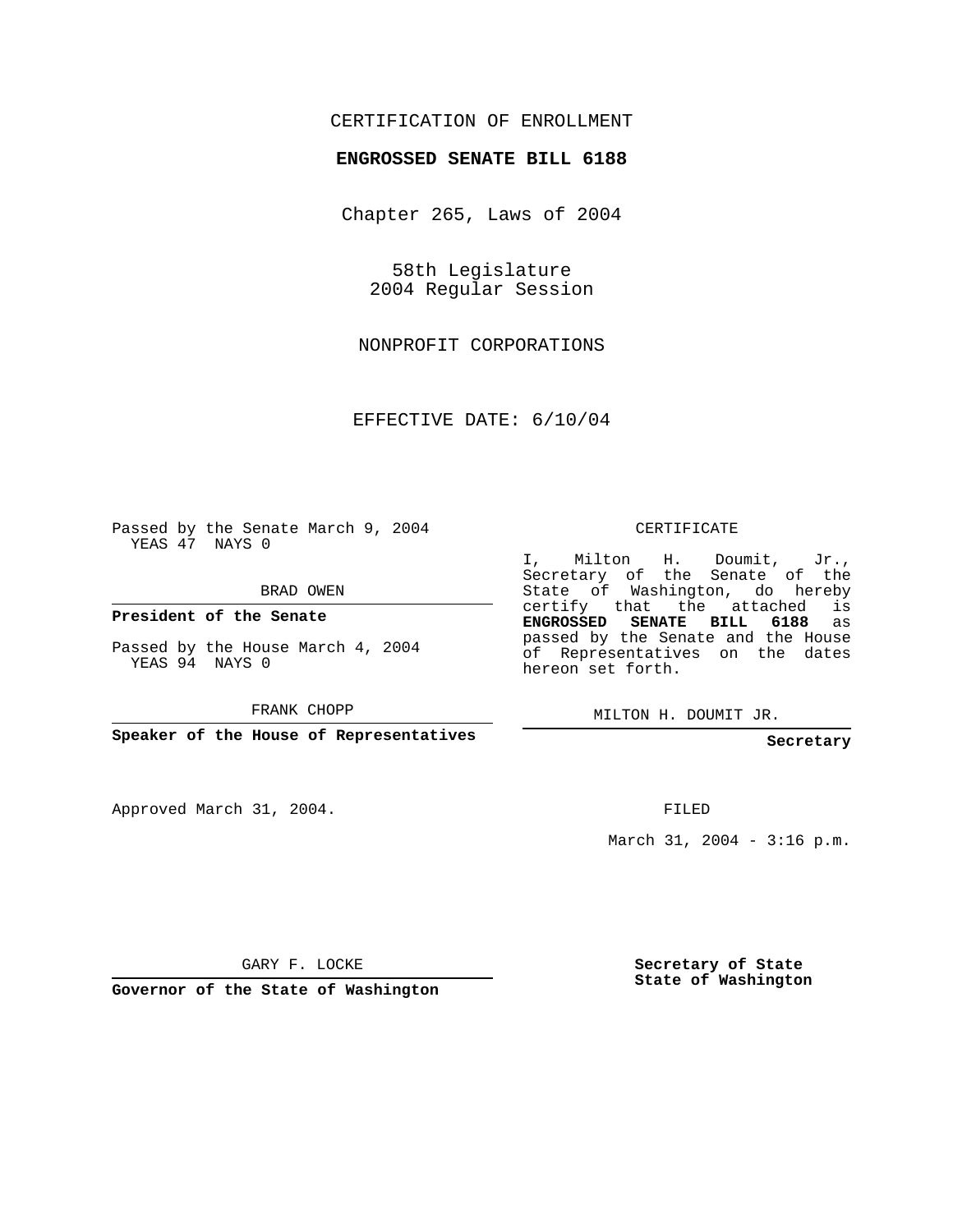## **ENGROSSED SENATE BILL 6188** \_\_\_\_\_\_\_\_\_\_\_\_\_\_\_\_\_\_\_\_\_\_\_\_\_\_\_\_\_\_\_\_\_\_\_\_\_\_\_\_\_\_\_\_\_

\_\_\_\_\_\_\_\_\_\_\_\_\_\_\_\_\_\_\_\_\_\_\_\_\_\_\_\_\_\_\_\_\_\_\_\_\_\_\_\_\_\_\_\_\_

AS AMENDED BY THE HOUSE

Passed Legislature - 2004 Regular Session

**State of Washington 58th Legislature 2004 Regular Session**

**By** Senators Esser, Kline and Johnson

Read first time 01/14/2004. Referred to Committee on Judiciary.

1 AN ACT Relating to the Washington nonprofit corporation act; amending RCW 24.03.005, 24.03.007, 24.03.008, 24.03.017, 24.03.020, 24.03.045, 24.03.050, 24.03.055, 24.03.080, 24.03.085, 24.03.113, 24.03.120, 24.03.135, 24.03.155, 24.03.165, 24.03.170, 24.03.183, 24.03.195, 24.03.200, 24.03.207, 24.03.215, 24.03.220, 24.03.230, 24.03.235, 24.03.240, 24.03.330, 24.03.332, 24.03.340, 24.03.345, 24.03.365, 24.03.380, 24.03.410, 24.03.425, 24.03.430, 24.03.445, 24.03.450, 24.03.460, and 24.03.465; adding a new section to chapter 24.03 RCW; and adding a new section to chapter 24.06 RCW.

BE IT ENACTED BY THE LEGISLATURE OF THE STATE OF WASHINGTON:

 **Sec. 1.** RCW 24.03.005 and 2002 c 74 s 4 are each amended to read as follows:

 As used in this chapter, unless the context otherwise requires, the term:

 (1) "Corporation" or "domestic corporation" means a corporation not for profit subject to the provisions of this chapter, except a foreign corporation.

 (2) "Foreign corporation" means a corporation not for profit organized under laws other than the laws of this state.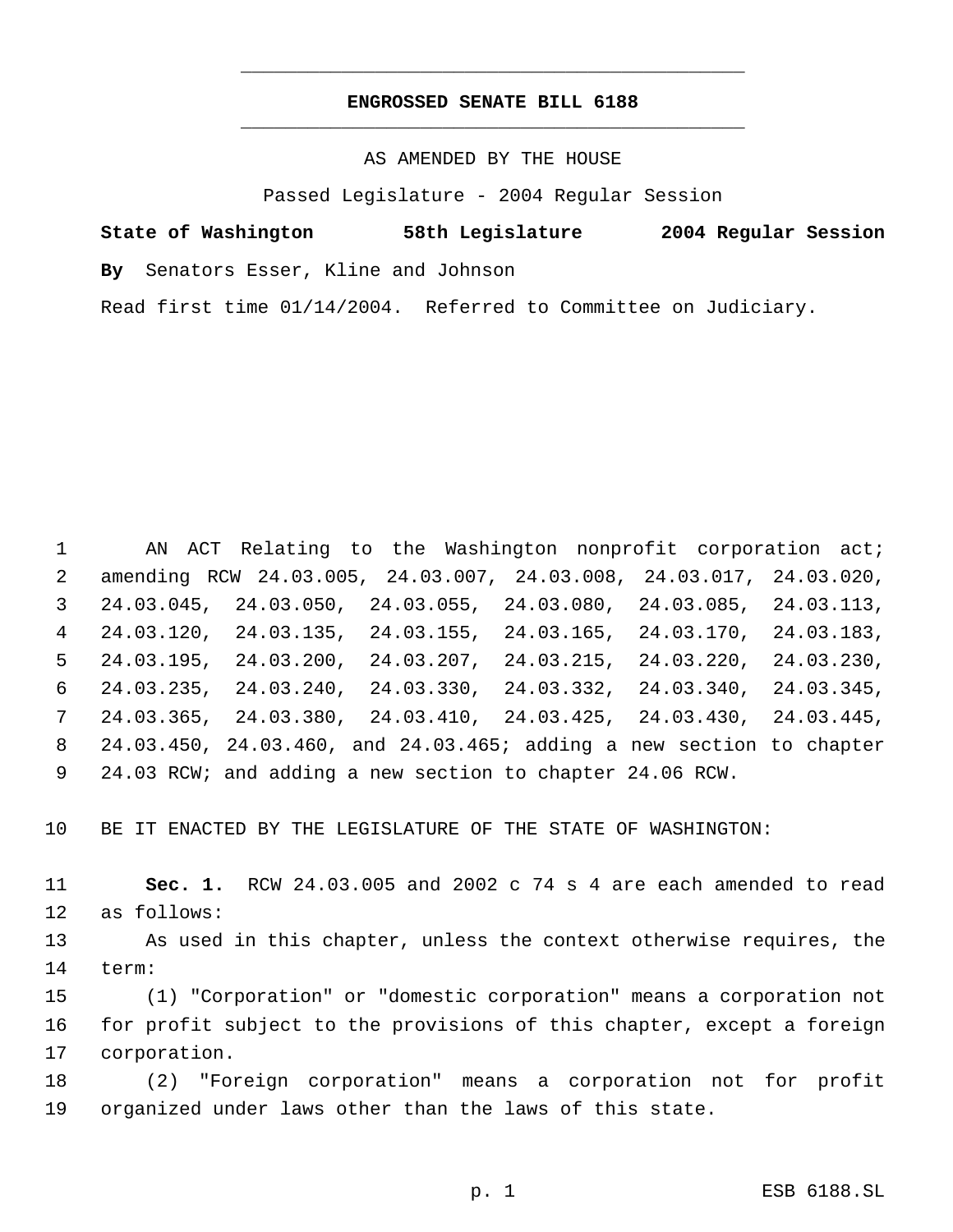(3) "Not for profit corporation" or "nonprofit corporation" means a corporation no part of the income of which is distributable to its members, directors or officers.

 (4) "Articles of incorporation" and "articles" mean the original articles of incorporation and all amendments thereto, and includes articles of merger and restated articles.

 (5) "Bylaws" means the code or codes of rules adopted for the regulation or management of the affairs of the corporation irrespective of the name or names by which such rules are designated.

 (6) "Member" means an individual or entity having membership rights in a corporation in accordance with the provisions of its articles or incorporation or bylaws.

 (7) "Board of directors" means the group of persons vested with the management of the affairs of the corporation irrespective of the name by which such group is designated in the articles or bylaws.

 (8) "Insolvent" means inability of a corporation to pay debts as they become due in the usual course of its affairs.

 (9) (("Duplicate originals" means two copies, original or otherwise, each with original signatures, or one original with original 20 signatures and one copy thereof.)) "Deliver" means: (a) Mailing; (b) transmission by facsimile equipment, for purposes of delivering a 22 demand, consent, notice, or waiver to the corporation or one of its 23 officers, directors, or members; (c) electronic transmission, in accordance with the officer's, director's, or member's consent, for purposes of delivering a demand, consent, notice, or waiver to the corporation or one of its officers, directors, or members under section 27 4 of this act; and (d) as prescribed by the secretary of state for purposes of submitting a record for filing with the secretary of state.

 (10) "Conforms to law" as used in connection with duties of the 30 secretary of state in reviewing ((documents)) records for filing under this chapter, means the secretary of state has determined that the ((document)) record complies as to form with the applicable requirements of this chapter.

 (11) "Effective date" means, in connection with a ((document)) 35 record filing made by the secretary of state, the date which is shown 36 by affixing a "filed" stamp on the ((documents)) records. When a 37 ((document)) record is received for filing by the secretary of state in a form which complies with the requirements of this chapter and which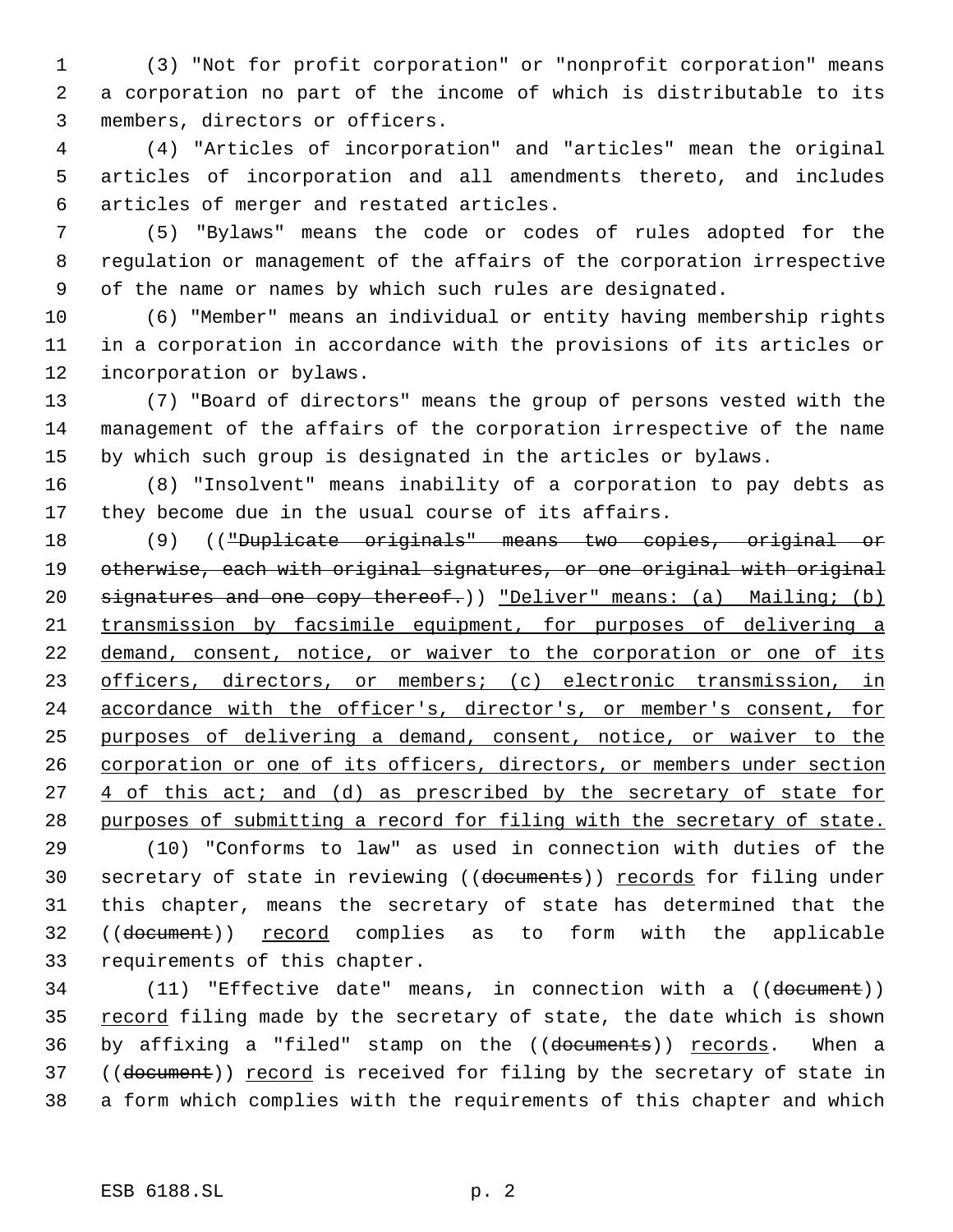1 would entitle the ((document)) record to be filed immediately upon receipt, but the secretary of state's approval action occurs subsequent to the date of receipt, the secretary of state's filing date shall relate back to the date on which the secretary of state first received 5 the ((document)) record in acceptable form. An applicant may request a specific effective date no more than thirty days later than the receipt date which might otherwise be applied as the effective date.

 (12) "Electronic transmission" means an electronic communication (a) not directly involving the physical transfer of a record in a tangible medium and (b) that may be retained, retrieved, and reviewed 11 by the sender and the recipient thereof, and that may be directly 12 reproduced in a tangible medium by a sender and recipient.

 (13) "Electronically transmitted" means the initiation of an electronic transmission.

 (14) "Execute," "executes," or "executed" means (a) signed, with 16 respect to a written record or (b) electronically transmitted along 17 with sufficient information to determine the sender's identity, with 18 respect to an electronic transmission, or (c) filed in compliance with the standards for filing with the office of the secretary of state as prescribed by the secretary of state, with respect to a record to be filed with the secretary of state.

22 (15) "Executed by an officer of the corporation," or words of 23 similar import, means that any ((document signed)) record executed by 24 such person shall be and is ((signed)) executed by that person under penalties of perjury and in an official and authorized capacity on 26 behalf of the corporation or person making the ((document)) record submission with the secretary of state and, for the purpose of 28 ((documents)) records filed electronically with the secretary of state, in compliance with the rules adopted by the secretary of state for electronic filing.

 ( $(\overline{+13})$ )  $(16)$  "An officer of the corporation" means, in connection with the execution of ((documents)) records submitted for filing with the secretary of state, the president, a vice president, the secretary, or the treasurer of the corporation.

35 (( $(14)$ )) (17) "Public benefit not for profit corporation" or "public benefit nonprofit corporation" means a corporation no part of the income of which is distributable to its members, directors, or officers and that holds a current tax exempt status as provided under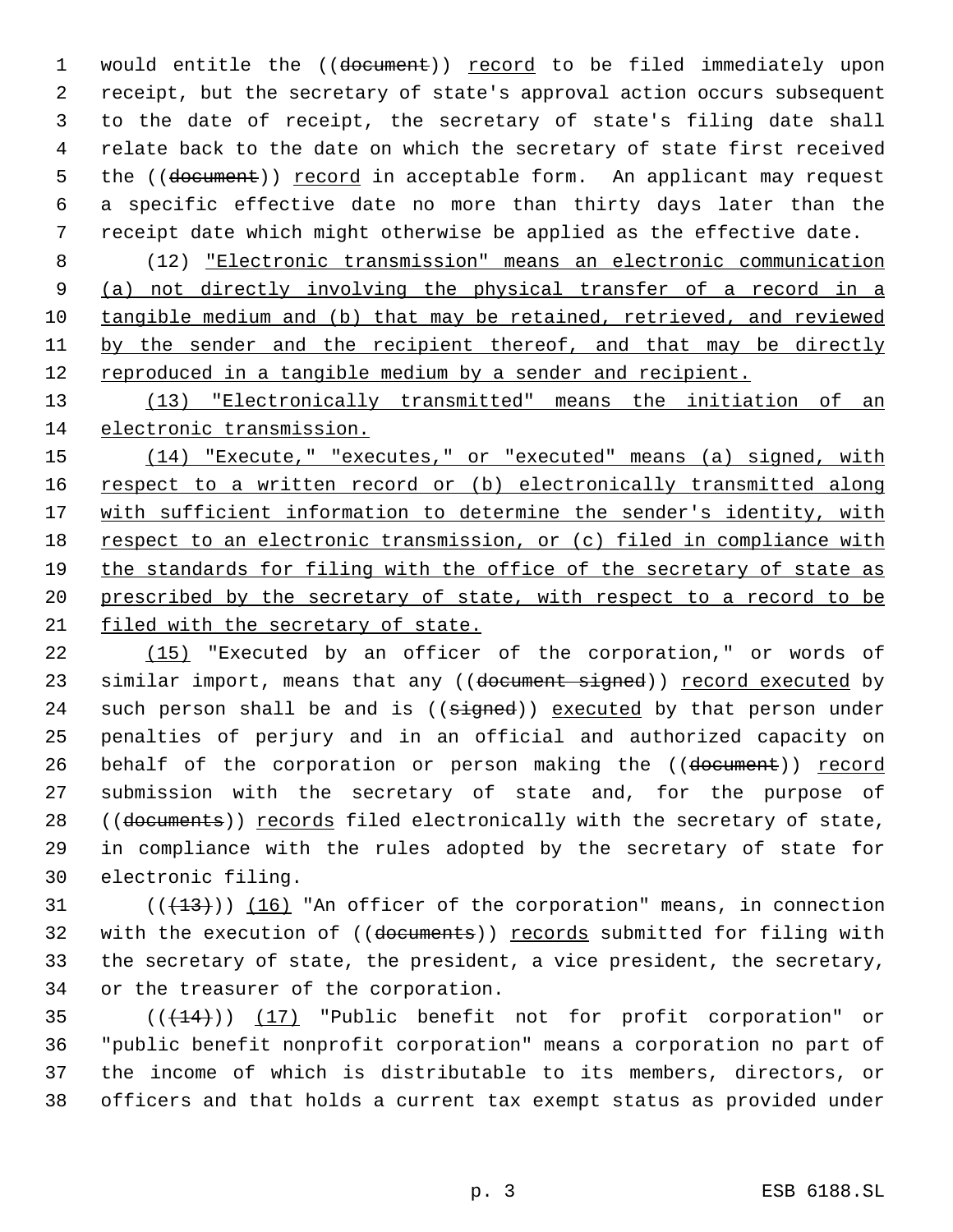- 26 U.S.C. Sec. 501(c)(3) or is specifically exempted from the requirement to apply for its tax exempt status under 26 U.S.C. Sec. 501(c)(3). (18) "Record" means information inscribed on a tangible medium or
- contained in an electronic transmission.

 (19) "Tangible medium" means a writing, copy of a writing, facsimile, or a physical reproduction, each on paper or on other tangible material.

 (20) "Writing" does not include an electronic transmission. (21) "Written" means embodied in a tangible medium.

 **Sec. 2.** RCW 24.03.007 and 2002 c 74 s 5 are each amended to read as follows:

 The secretary of state may adopt rules to facilitate electronic filing. The rules will detail the circumstances under which the 15 electronic filing of ((documents)) records will be permitted, how the 16 ((documents)) records will be filed, and how the secretary of state 17 will return filed ((documents)) records. The rules may also impose additional requirements related to implementation of electronic filing processes, including but not limited to file formats, signature 20 technologies, delivery, and the types of entities( $(\tau$  records,)) or 21 ((documents)) records permitted.

 **Sec. 3.** RCW 24.03.008 and 2002 c 74 s 6 are each amended to read as follows:

24 A ((document)) record submitted to the secretary of state for filing under this chapter must be accompanied by an exact or conformed 26 copy of the ((document)) record, unless the secretary of state provides by rule that an exact or conformed copy is not required.

 NEW SECTION. **Sec. 4.** A new section is added to chapter 24.03 RCW to read as follows:

 (1) A notice to be provided by electronic transmission must be electronically transmitted.

 (2) Notice to members and directors in an electronic transmission that otherwise complies with the requirements of this chapter is effective only with respect to members and directors who have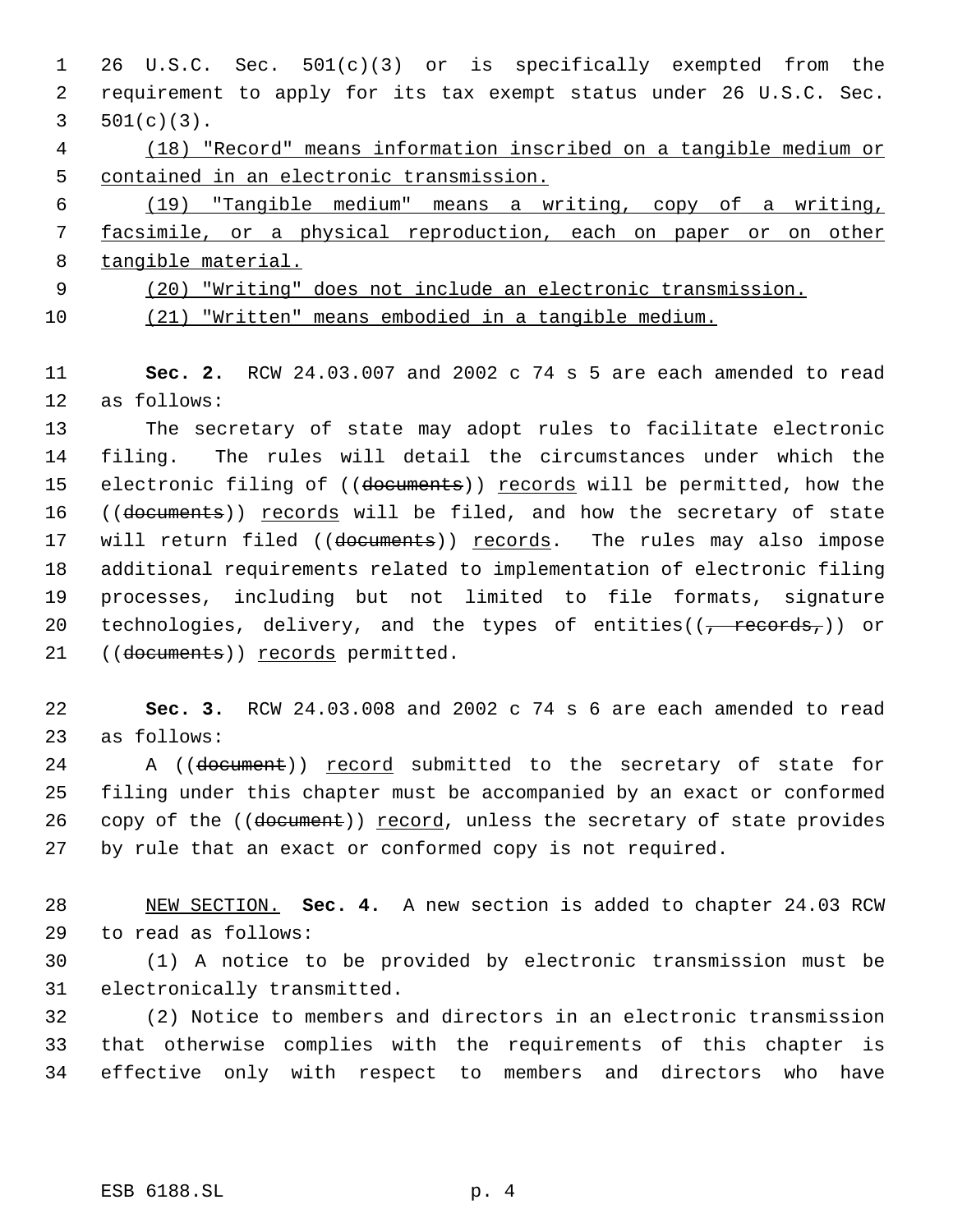consented, in the form of a record, to receive electronically transmitted notices under this chapter.

 (a) Notice to members and directors includes material that this chapter requires or permits to accompany the notice.

 (b) A member or director who provides consent, in the form of a record, to receipt of electronically transmitted notices shall designate in the consent the message format accessible to the recipient, and the address, location, or system to which these notices may be electronically transmitted.

 (c) A member or director who has consented to receipt of electronically transmitted notices may revoke the consent by delivering a revocation to the corporation in the form of a record.

 (d) The consent of any member or director is revoked if the corporation is unable to electronically transmit two consecutive notices given by the corporation in accordance with the consent, and this inability becomes known to the secretary of the corporation or other person responsible for giving the notice. The inadvertent failure by the corporation to treat this inability as a revocation does not invalidate any meeting or other action.

 (3) Notice to members or directors who have consented to receipt of electronically transmitted notices may be provided notice by posting the notice on an electronic network and delivering to the member or director a separate record of the posting, together with comprehensible instructions regarding how to obtain access to this posting on the electronic network.

 (4) Notice provided in an electronic transmission is effective when it: (a) Is electronically transmitted to an address, location, or system designated by the recipient for that purpose, and is made pursuant to the consent provided by the recipient; or (b) has been posted on an electronic network and a separate record of the posting has been delivered to the recipient together with comprehensible instructions regarding how to obtain access to the posting on the electronic network.

 **Sec. 5.** RCW 24.03.017 and 1982 c 35 s 73 are each amended to read as follows:

 Any corporation organized under any act of the state of Washington for any one or more of the purposes for which a corporation may be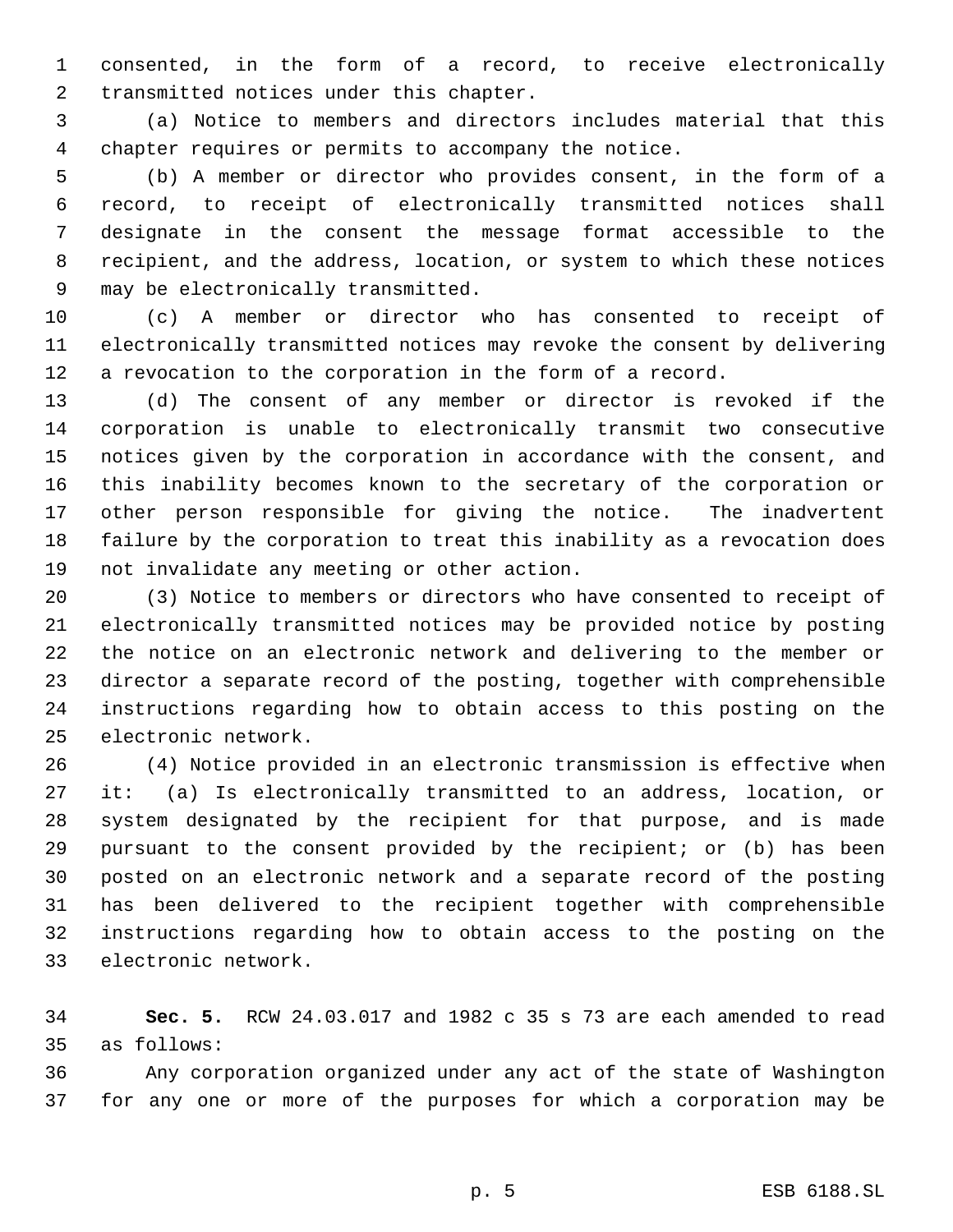organized under this chapter and for no purpose other than those permitted by this chapter, and to which this chapter does not otherwise apply, may elect to have this chapter and the provisions thereof apply to such corporation. Such corporation may so elect by having a resolution to do so adopted by the governing body of such corporation and by delivering to the secretary of state a statement of election in accordance with this section. Such statement of election shall be 8 executed ((in duplicate)) by the corporation by an officer of the corporation, and shall set forth:

10 (1) The name of the corporation;

 (2) The act which created the corporation or pursuant to which it was organized;

 (3) That the governing body of the corporation has elected to have 14 this chapter and the provisions thereof apply to ((said)) the corporation.

16 ((Duplicate originals of such)) The statement of election shall be delivered to the secretary of state. If the secretary of state finds that the statement of election conforms to law, the secretary of state shall, when fees in the same amount as required by this chapter for 20 filing articles of incorporation have been paid, endorse on ((each of 21 such duplicates)) the statement the word "filed" and the effective date 22 of the filing thereof, shall file ((one of such duplicate originals)) 23 the statement, and shall issue a certificate of elective coverage to 24 which ((the other duplicate original)) an exact or conformed copy of the statement shall be affixed.

26 The certificate of elective coverage together with the ((duplicate 27 original)) exact or conformed copy of the statement affixed thereto by the secretary of state shall be returned to the corporation or its representative. Upon the filing of the statement of elective coverage, 30 the provisions of this chapter shall apply to ((said)) the corporation which thereafter shall be subject to and shall have the benefits of this chapter and the provisions thereof as they exist on the date of filing such statement of election and as they may be amended from time to time thereafter, including, without limiting the generality of the foregoing, the power to amend its charter or articles of incorporation, whether or not created by special act of the legislature, delete provisions therefrom and add provisions thereto in any manner and to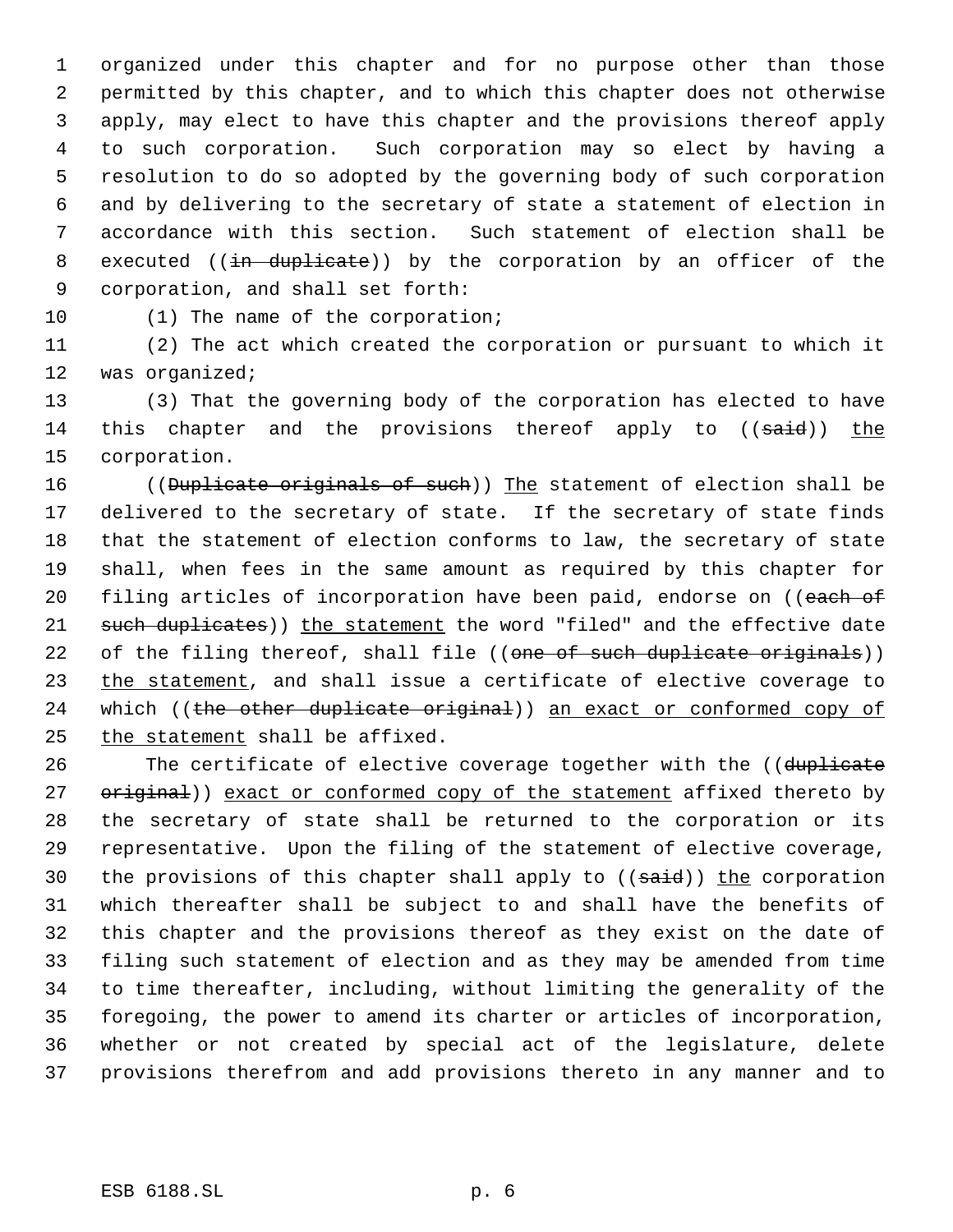any extent it may choose to do from time to time so long as its amended articles shall not be inconsistent with the provisions of this chapter.

 **Sec. 6.** RCW 24.03.020 and 1986 c 240 s 3 are each amended to read as follows:

 One or more persons of the age of eighteen years or more, or a domestic or foreign, profit or nonprofit, corporation, may act as 7 incorporator or incorporators of a corporation by ((signing)) executing and delivering to the secretary of state articles of incorporation for such corporation.

 **Sec. 7.** RCW 24.03.045 and 1998 c 102 s 3 are each amended to read as follows:

The corporate name:

 (1) Shall not contain any word or phrase which indicates or implies that it is organized for any purpose other than one or more of the purposes contained in its articles of incorporation.

 (2)(a) Except as provided in (b) and (c) of this subsection, must be distinguishable upon the records of the secretary of state from:

 (i) The corporate name or reserved name of a corporation or domestic corporation organized or authorized to transact business under this chapter;

 (ii) A corporate name reserved or registered under chapter 23B.04 RCW;

 (iii) The fictitious name adopted under RCW 23B.15.060 by a foreign corporation authorized to transact business in this state because its real name is unavailable;

 (iv) The name or reserved name of a mutual corporation or miscellaneous corporation incorporated or authorized to do business under chapter 24.06 RCW;

 (v) The name or reserved name of a foreign or domestic limited partnership formed or registered under chapter 25.10 RCW;

 (vi) The name or reserved name of a limited liability company organized or registered under chapter 25.15 RCW; and

 (vii) The name or reserved name of a limited liability partnership registered under chapter 25.04 RCW.

 (b) A corporation may apply to the secretary of state for authorization to use a name that is not distinguishable upon the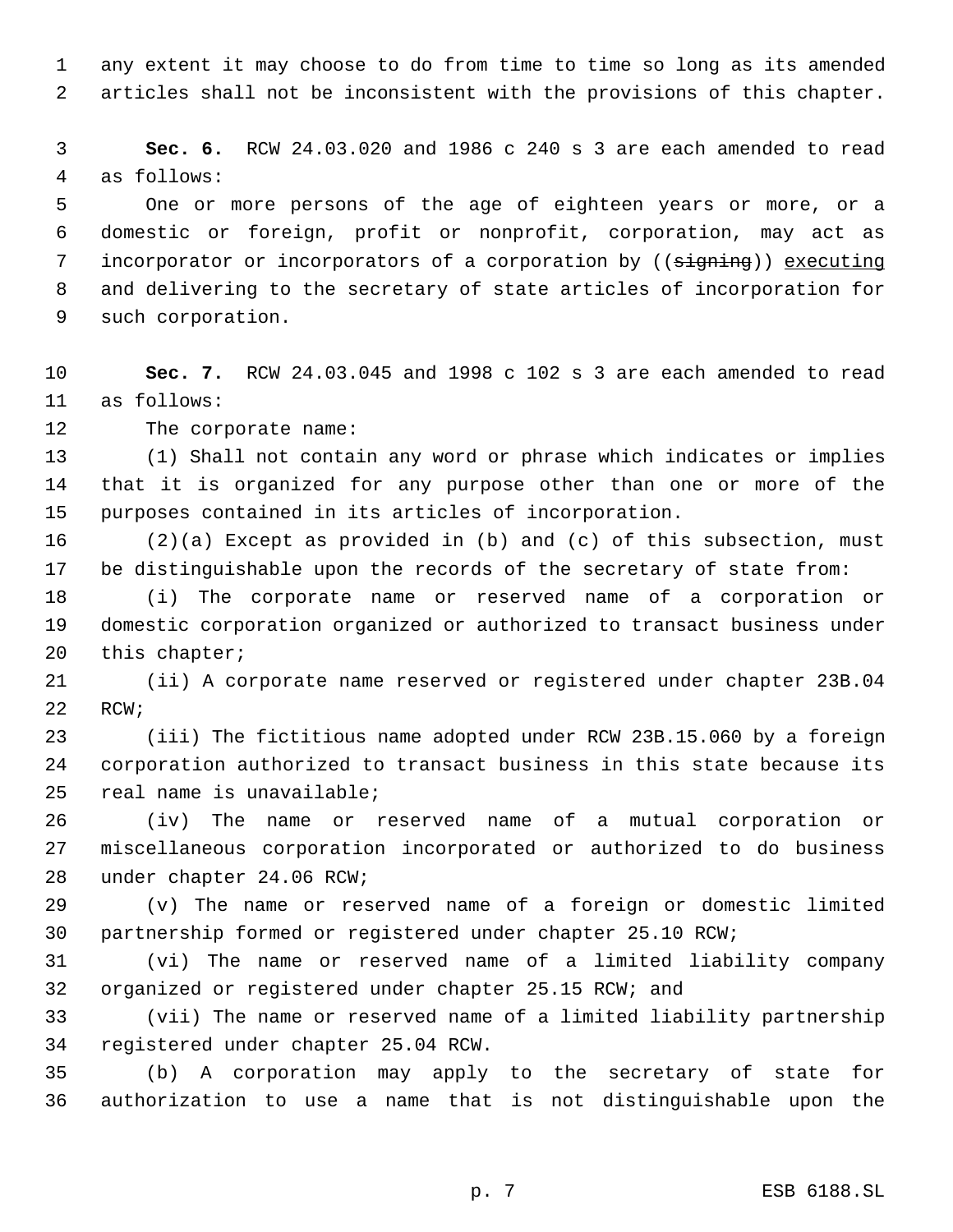records from one or more of the names described in (a) of this subsection. The secretary of state shall authorize use of the name applied for if:

 (i) The other corporation, company, holder, limited liability 5 partnership, or limited partnership consents to the use in ((writing)) the form of a record and files with the secretary of state ((documents)) records necessary to change its name or the name reserved or registered to a name that is distinguishable upon the records of the secretary of state from the name of the applying corporation; or

 (ii) The applicant delivers to the secretary of state a certified copy of the final judgment of a court of competent jurisdiction establishing the applicant's right to use the name applied for in this state.

 (c) A corporation may use the name, including the fictitious name, of another domestic or foreign corporation, limited liability company, limited partnership, or limited liability partnership, that is used in this state if the other entity is formed or authorized to transact business in this state, and the proposed user corporation:

 (i) Has merged with the other corporation, limited liability company, or limited partnership; or

(ii) Has been formed by reorganization of the other corporation.

 (3) Shall be transliterated into letters of the English alphabet, if it is not in English.

 (4) Shall not include or end with "incorporated," "company," "corporation," "partnership," "limited partnership," or "Ltd.," or any abbreviation thereof, but may use "club," "league," "association," 27 "services," "committee," "fund," "society," "foundation," ". . . . . ., a nonprofit corporation," or any name of like import.

 (5) May only include the term "public benefit" or names of like import if the corporation has been designated as a public benefit nonprofit corporation by the secretary in accordance with this chapter.

 (6) A name shall not be considered distinguishable upon the records of the secretary of state by virtue of:

 (a) A variation in any of the following designations for the same name: "Corporation," "incorporated," "company," "limited," "partnership," "limited partnership," "limited liability company," or "limited liability partnership," or the abbreviations "corp.," "inc.," "co.," "ltd.," "LP," "L.P.," "LLP," "L.L.P.," "LLC," or "L.L.C.";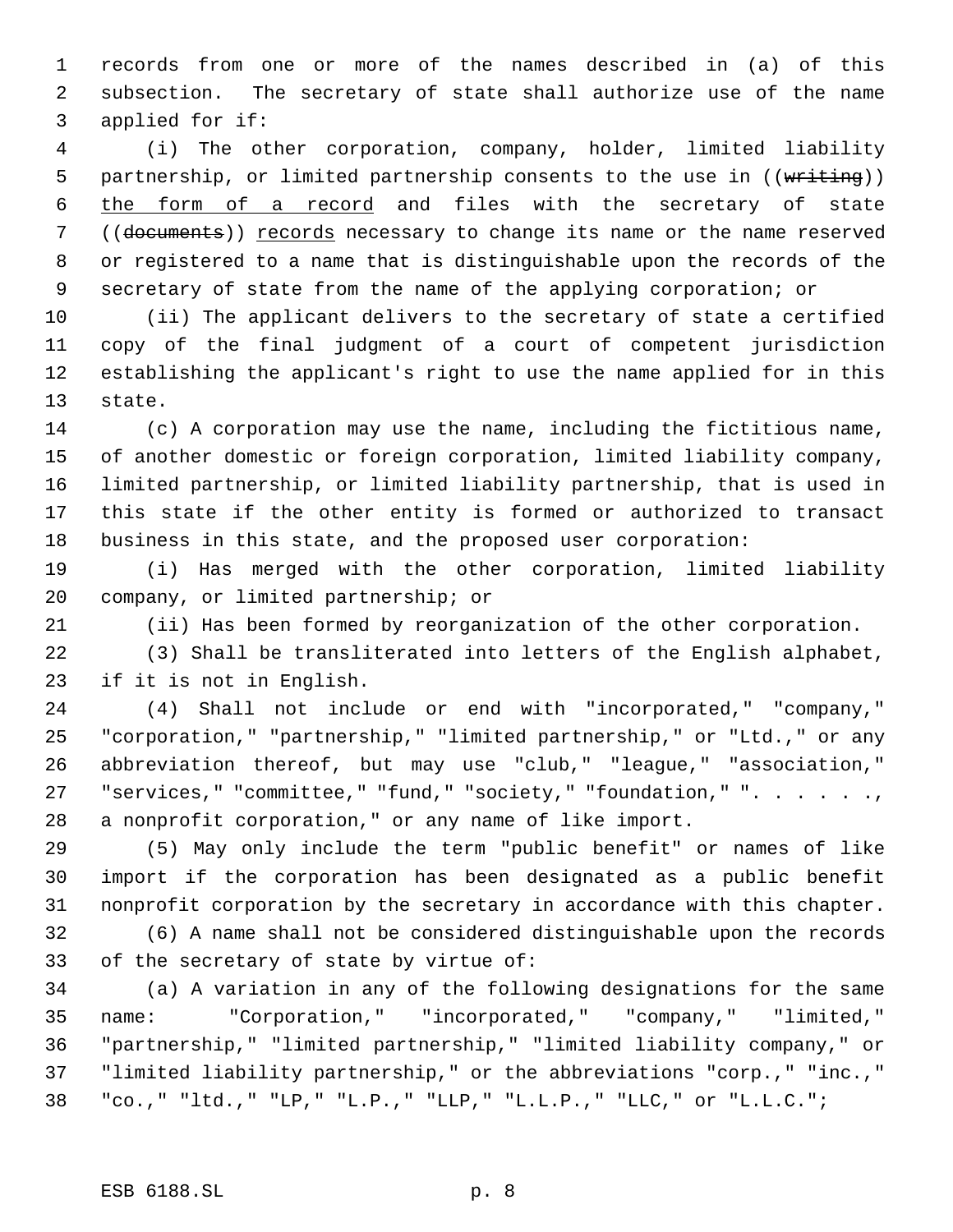(b) The addition or deletion of an article or conjunction such as "the" or "and" from the same name;

 (c) Punctuation, capitalization, or special characters or symbols in the same name; or

 (d) Use of abbreviation or the plural form of a word in the same name.

 (7) This title does not control the use of assumed business names or "trade names."

 **Sec. 8.** RCW 24.03.050 and 1986 c 240 s 9 are each amended to read as follows:

 Each corporation shall have and continuously maintain in this state:

 (1) A registered office which may be, but need not be, the same as its principal office. The registered office shall be at a specific geographic location in this state, and be identified by number, if any, and street, or building address or rural route, or, if a commonly known street or rural route address does not exist, by legal description. A registered office may not be identified by post office box number or other nongeographic address. For purposes of communicating by mail, the secretary of state may permit the use of a post office address in conjunction with the registered office address if the corporation also maintains on file the specific geographic address of the registered office where personal service of process may be made.

 (2) A registered agent, which agent may be either an individual resident in this state whose business office is identical with such registered office, or a domestic corporation, whether for profit or not for profit, or a foreign corporation, whether for profit or not for profit, authorized to transact business or conduct affairs in this 29 state, having an office identical with such registered office, or a domestic limited liability company whose business office is identical with the registered office, or a foreign limited liability company authorized to conduct affairs in this state whose business address is 33 identical with the registered office. A registered agent shall not be 34 appointed without having given prior ((written)) consent to the 35 appointment, in the form of a record. The  $((\text{written}))$  consent shall be filed with the secretary of state in such form as the secretary may 37 prescribe. The ((written)) consent shall be filed with or as a part of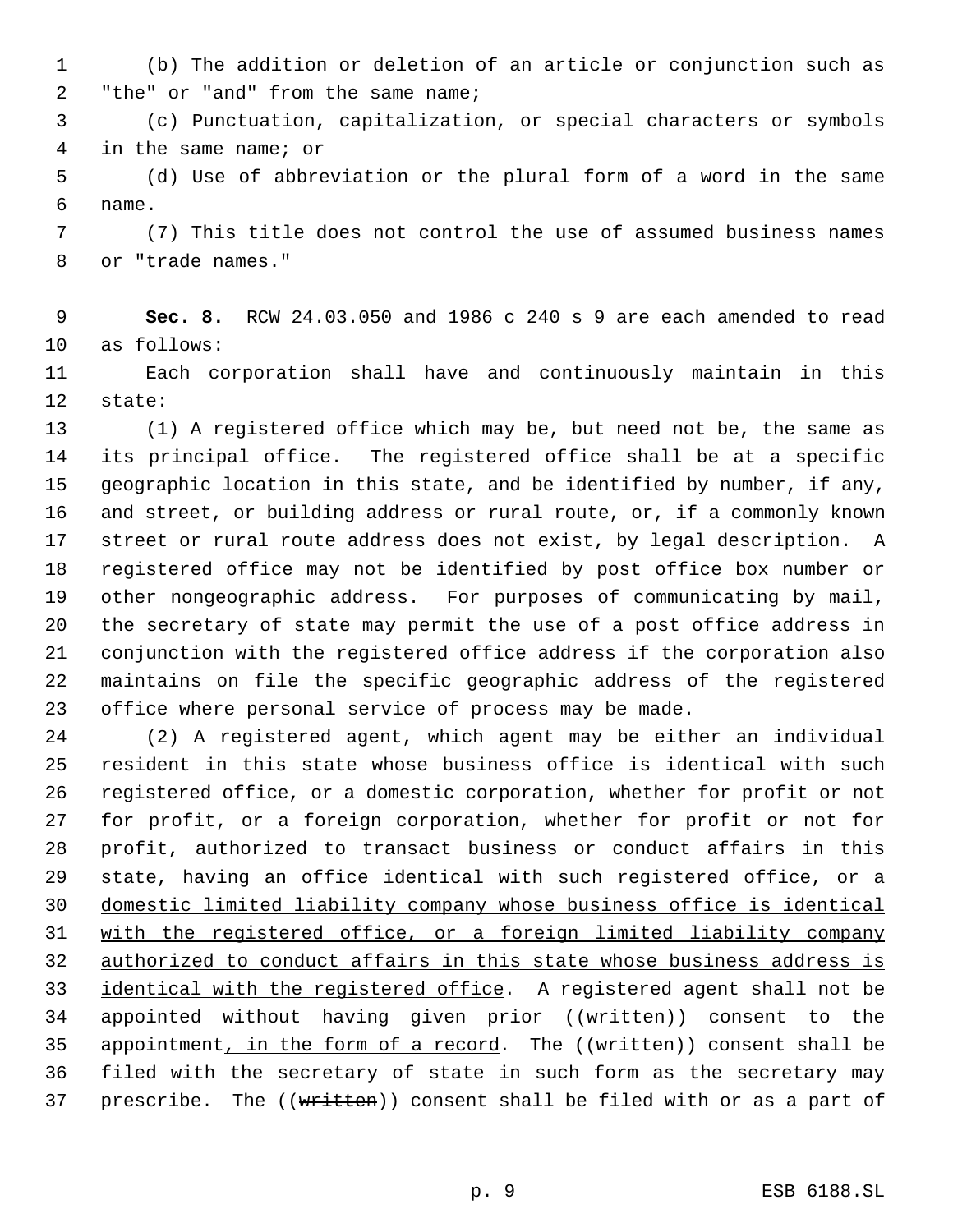1 the ((document)) record first appointing a registered agent. In the 2 event any individual  $((\theta \cdot r))_T$  corporation, or limited liability company 3 has been appointed agent without consent, that person  $((\theta \cdot \mathbf{r}))_+$  corporation, or limited liability company may file a notarized 5 statement attesting to that fact, and the name shall ((forthwith)) 6 immediately be removed from the records of the secretary of state.

 No Washington corporation or foreign corporation authorized to conduct affairs in this state may be permitted to maintain any action in any court in this state until the corporation complies with the requirements of this section.

 **Sec. 9.** RCW 24.03.055 and 1993 c 356 s 3 are each amended to read as follows:

 A corporation may change its registered office or change its registered agent, or both, upon filing in the office of the secretary of state in the form prescribed by the secretary of state a statement setting forth:

(1) The name of the corporation.

 (2) If the current registered office is to be changed, the street address to which the registered office is to be changed.

 (3) If the current registered agent is to be changed, the name of the new registered agent.

 (4) That the address of its registered office and the address of the office of its registered agent, as changed, will be identical.

 Such statement shall be executed by the corporation by an officer of the corporation, and delivered to the secretary of state, together 26 with a ((written)) consent, in the form of a record, of the registered 27 agent to ((his or its)) the appointment, if applicable. If the secretary of state finds that such statement conforms to the provisions of this chapter, the secretary of state shall endorse thereon the word "Filed," and the month, day, and year of the filing thereof, and file the statement. The change of address of the registered office, or the appointment of a new registered agent, or both, as the case may be, shall become effective upon filing unless a later date is specified.

 Any registered agent of a corporation may resign as such agent upon 35 filing a ((written)) notice thereof, ((executed in duplicate)) in the 36 form of a record, with the secretary of state, who shall ((forthwith 37 mail a)) immediately deliver an exact or conformed copy thereof to the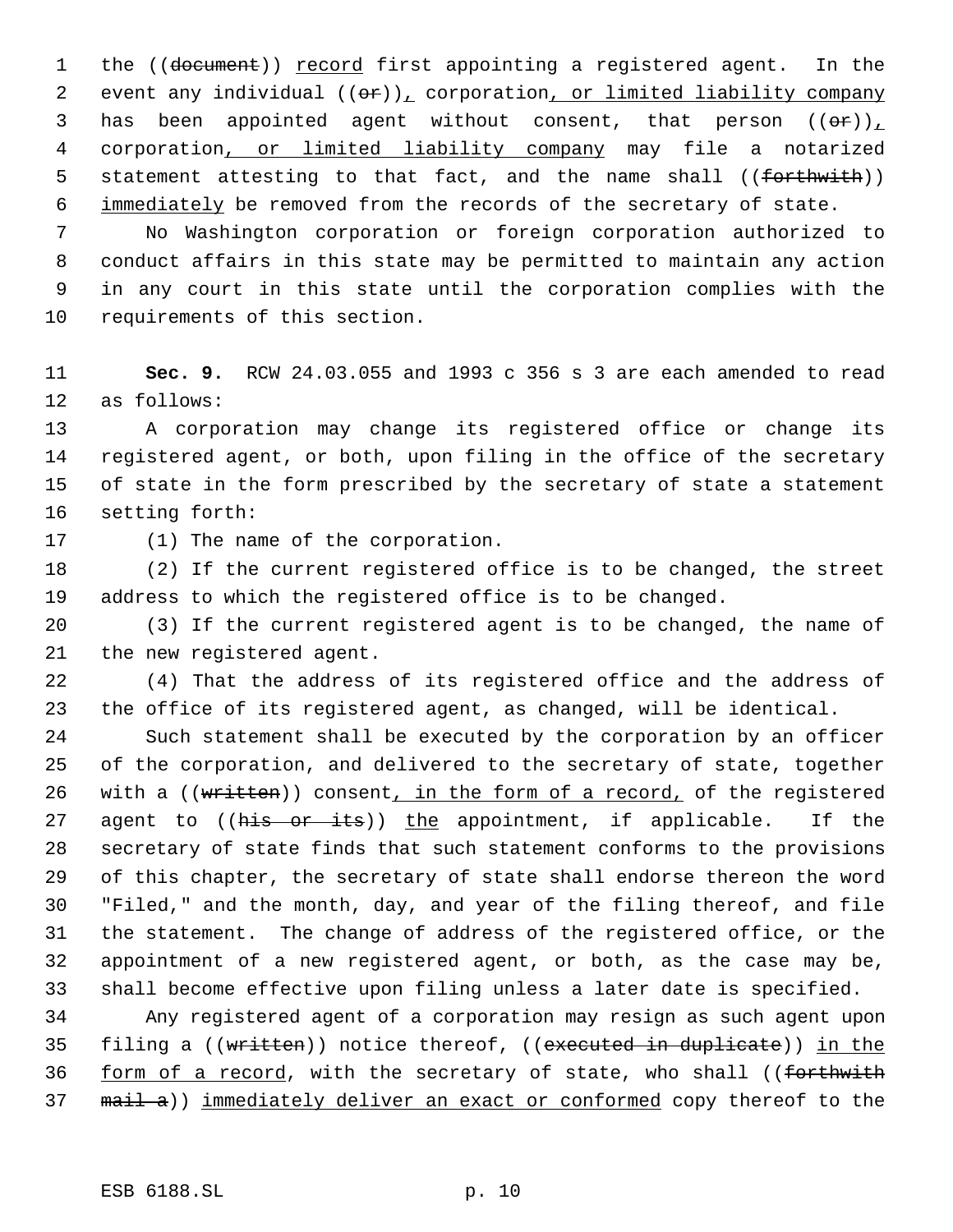corporation in care of an officer, who is not the resigning registered agent, at the address of such officer as shown by the most recent annual report of the corporation. The appointment of such agent shall terminate upon the expiration of thirty days after receipt of such notice by the secretary of state.

 If a registered agent changes the agent's business address to another place within the state, the agent may change such address and the address of the registered office of any corporation of which the agent is a registered agent, by filing a statement as required by this 10 section except that it need be ((signed)) executed only by the registered agent, it need not be responsive to subsection (3) of this section, and it must recite that a copy of the statement has been 13 ((mailed)) delivered to the secretary of the corporation.

 **Sec. 10.** RCW 24.03.080 and 1969 ex.s. c 115 s 1 are each amended to read as follows:

16 ((Written or printed)) (1) Notice, in the form of a record, in a 17 tangible medium, or in an electronic transmission, stating the place, 18 day, and hour of the annual meeting and, in case of a special meeting, the purpose or purposes for which the meeting is called, shall be delivered not less than ten nor more than fifty days before the date of 21 the meeting, ((either personally or by mail,)) by or at the direction of the president, or the secretary, or the officers or persons calling the meeting, to each member entitled to vote at such meeting. Notice of regular meetings other than annual shall be made by providing each member with the adopted schedule of regular meetings for the ensuing year at any time after the annual meeting and ten days prior to the next succeeding regular meeting and at any time when requested by a member or by such other notice as may be prescribed by the bylaws.

 (2) If notice is provided in a tangible medium, it may be transmitted by: Mail, private carrier, or personal delivery; telegraph 31 or teletype; or telephone, wire, or wireless equipment that transmits 32 a facsimile of the notice. If mailed, such notice shall be deemed to be delivered when deposited in the United States mail addressed to the 34 member at his or her address as it appears on the records of the 35 corporation, with postage thereon prepaid. Other forms of notice in a tangible medium described in this subsection are effective when received.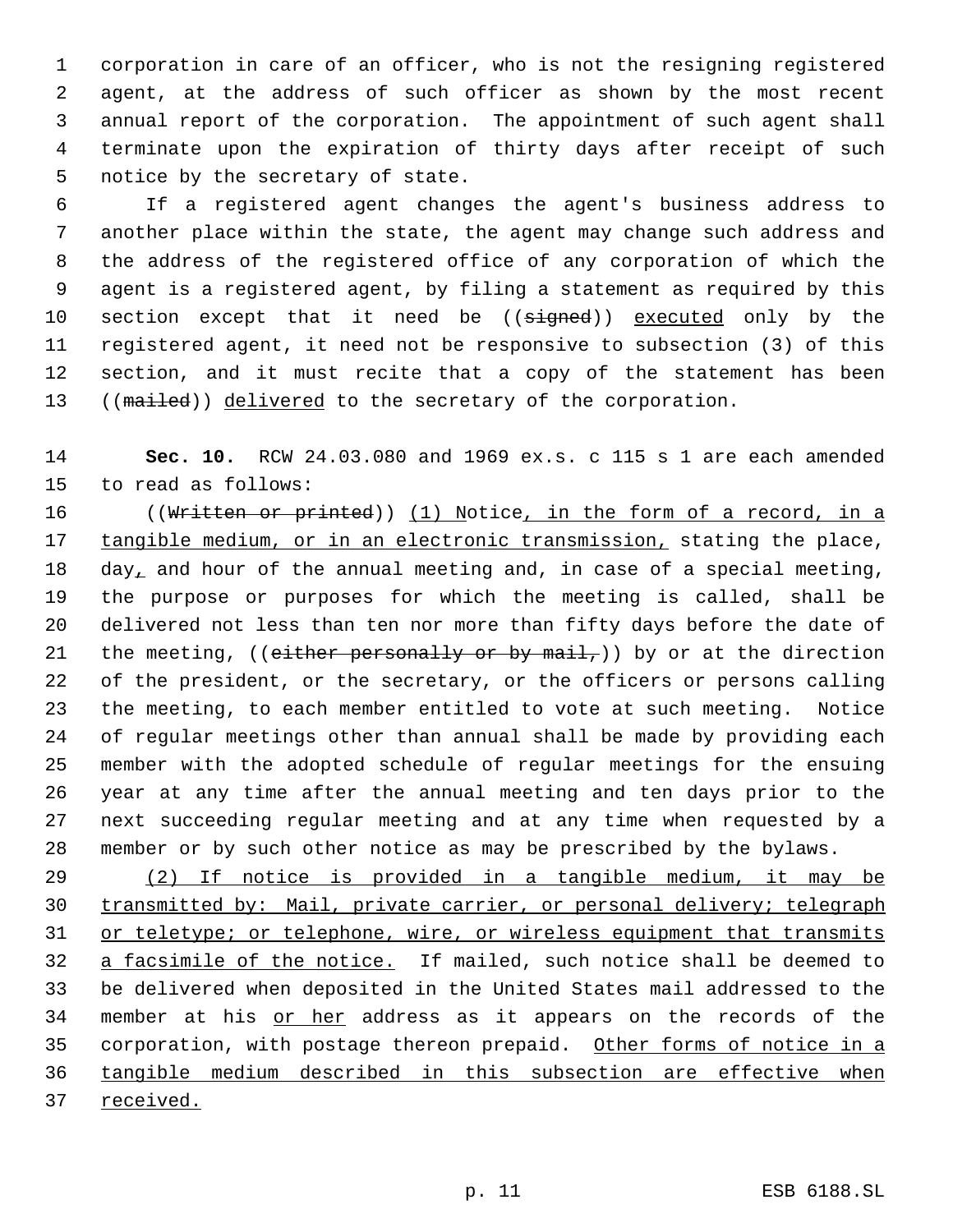(3) If notice is provided in an electronic transmission, it must 2 satisfy the requirements of section 4 of this act.

 **Sec. 11.** RCW 24.03.085 and 1969 ex.s. c 115 s 2 are each amended to read as follows:

5 (1) The right of the members, or any class or classes of members, to vote may be limited, enlarged or denied to the extent specified in the articles of incorporation or the bylaws. Unless so limited, enlarged or denied, each member, regardless of class, shall be entitled to one vote on each matter submitted to a vote of members.

10 (2) A member may vote in person or, if so authorized by the 11 articles of incorporation or the bylaws, may vote by mail, by 12 electronic transmission, or by proxy in the form of a record executed 13 (( $\frac{1}{10}$  writing)) by the member or (( $\frac{1}{10}$ ) a duly authorized attorney- in-fact. No proxy shall be valid after eleven months from the date of its execution, unless otherwise provided in the proxy.

16 ((Where)) (3) If specifically permitted by the articles of 17 incorporation or bylaws, whenever proposals or directors or officers 18 are to be elected by members, the ((bylaws may provide that such 19 elections may be conducted)) yote may be taken by mail or by electronic transmission if the name of each candidate and the text of each proposal to be voted upon are set forth in a record accompanying or 22 contained in the notice of meeting. If the bylaws provide, an election may be conducted by electronic transmission if the corporation has designated an address, location, or system to which the ballot may be electronically transmitted and the ballot is electronically transmitted to the designated address, location, or system, in an executed 27 electronically transmitted record. Members voting by mail or electronic transmission are present for all purposes of quorum, count 29 of votes, and percentages of total voting power present.

 (4) The articles of incorporation or the bylaws may provide that in all elections for directors every member entitled to vote shall have the right to cumulate his vote and to give one candidate a number of votes equal to his vote multiplied by the number of directors to be elected, or by distributing such votes on the same principle among any number of such candidates.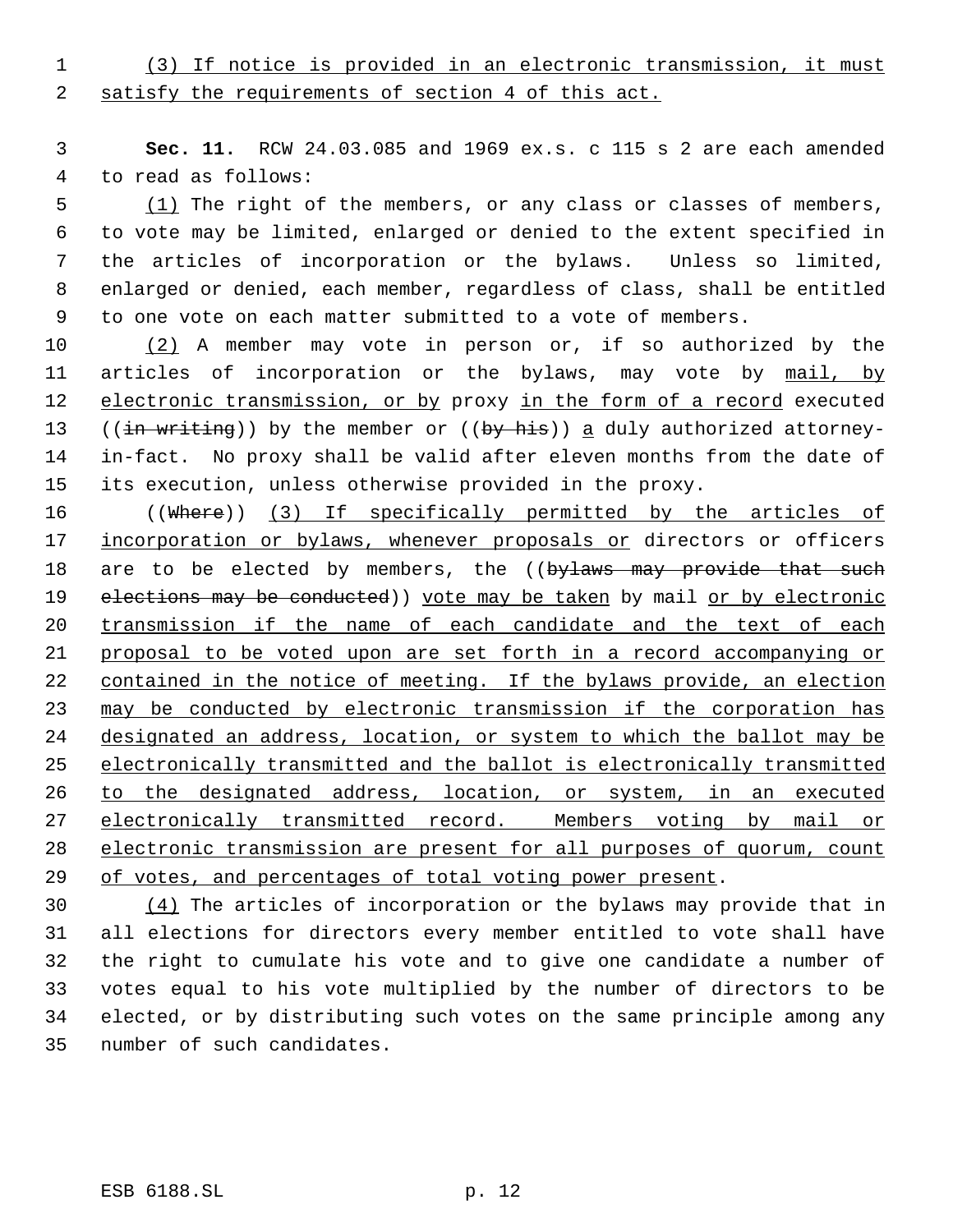**Sec. 12.** RCW 24.03.113 and 1986 c 240 s 19 are each amended to read as follows:

 A director of a corporation who is present at a meeting of its board of directors at which action on any corporate matter is taken shall be presumed to have assented to the action taken unless the director's dissent or abstention shall be entered in the minutes of the 7 meeting or unless the director shall ( $(f\text{-}i\text{-}l\text{-})$ ) deliver his or her 8 ((written)) dissent or abstention to such action ((with)) to the person 9 acting as the secretary of the meeting before the adjournment thereof, 10 or shall ((forward)) deliver such dissent or abstention ((by registered 11 mail)) to the secretary of the corporation immediately after the 12 adjournment of the meeting which dissent or abstention must be in the 13 form of a record. Such right to dissent or abstain shall not apply to a director who voted in favor of such action.

 **Sec. 13.** RCW 24.03.120 and 1986 c 240 s 21 are each amended to read as follows:

 Meetings of the board of directors, regular or special, may be held either within or without this state.

 Regular meetings of the board of directors or of any committee designated by the board of directors may be held with or without notice as prescribed in the bylaws. Special meeting of the board of directors or any committee designated by the board of directors shall be held upon such notice as is prescribed in the bylaws. Attendance of a director or a committee member at a meeting shall constitute a waiver of notice of such meeting, except where a director or a committee member attends a meeting for the express purpose of objecting to the transaction of any business because the meeting is not lawfully called or convened. Neither the business to be transacted at, nor the purpose of, any regular or special meeting of the board of directors or any committee designated by the board of directors need be specified in the notice or waiver of notice of such meeting unless required by the bylaws. If notice of regular or special meetings is provided by electronic transmission, it must satisfy the requirements of section 4 of this act.

 Except as may be otherwise restricted by the articles of incorporation or bylaws, members of the board of directors or any committee designated by the board of directors may participate in a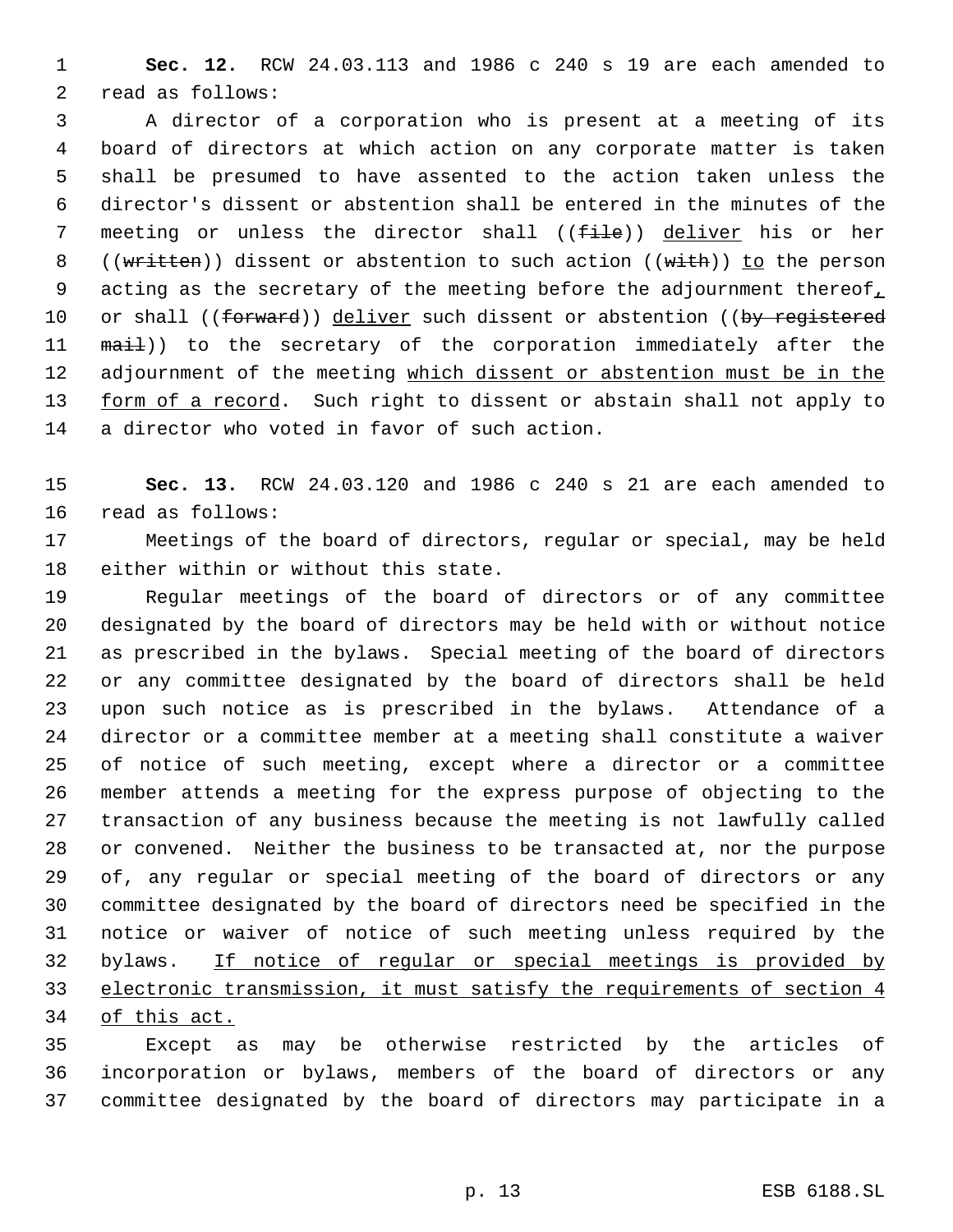meeting of such board or committee by means of a conference telephone or similar communications equipment by means of which all persons participating in the meeting can hear each other at the same time and participation by such means shall constitute presence in person at a meeting.

 **Sec. 14.** RCW 24.03.135 and 1986 c 240 s 24 are each amended to read as follows:

 Each corporation shall keep at its registered office, its principal office in this state, or at its secretary's office if in this state, 10 the following documents in the form of a record:

(1) Current articles and bylaws;

12 (2) A ((record)) list of members, including names, addresses, and classes of membership, if any;

14 (3) Correct and adequate ((records)) statements of accounts and finances;

16 (4) A ((record)) list of officers' and directors' names and addresses;

 (5) Minutes of the proceedings of the members, if any, the board, and any minutes which may be maintained by committees of the board. ((Records may be written, or electronic if capable of being converted to writing.)

 The corporate records shall be open at any reasonable time to inspection by any member of more than three months standing or a representative of more than five percent of the membership.

 Cost of inspecting or copying shall be borne by such member except for costs for copies of articles or bylaws. Any such member must have a purpose for inspection reasonably related to membership interests. Use or sale of members' lists by such member if obtained by inspection is prohibited.

 The superior court of the corporation's or such member's residence may order inspection and may appoint independent inspectors. Such member shall pay inspection costs unless the court orders otherwise.

 **Sec. 15.** RCW 24.03.155 and 1986 c 240 s 26 are each amended to read as follows:

 After the issuance of the certificate of incorporation an organization meeting of the board of directors named in the articles of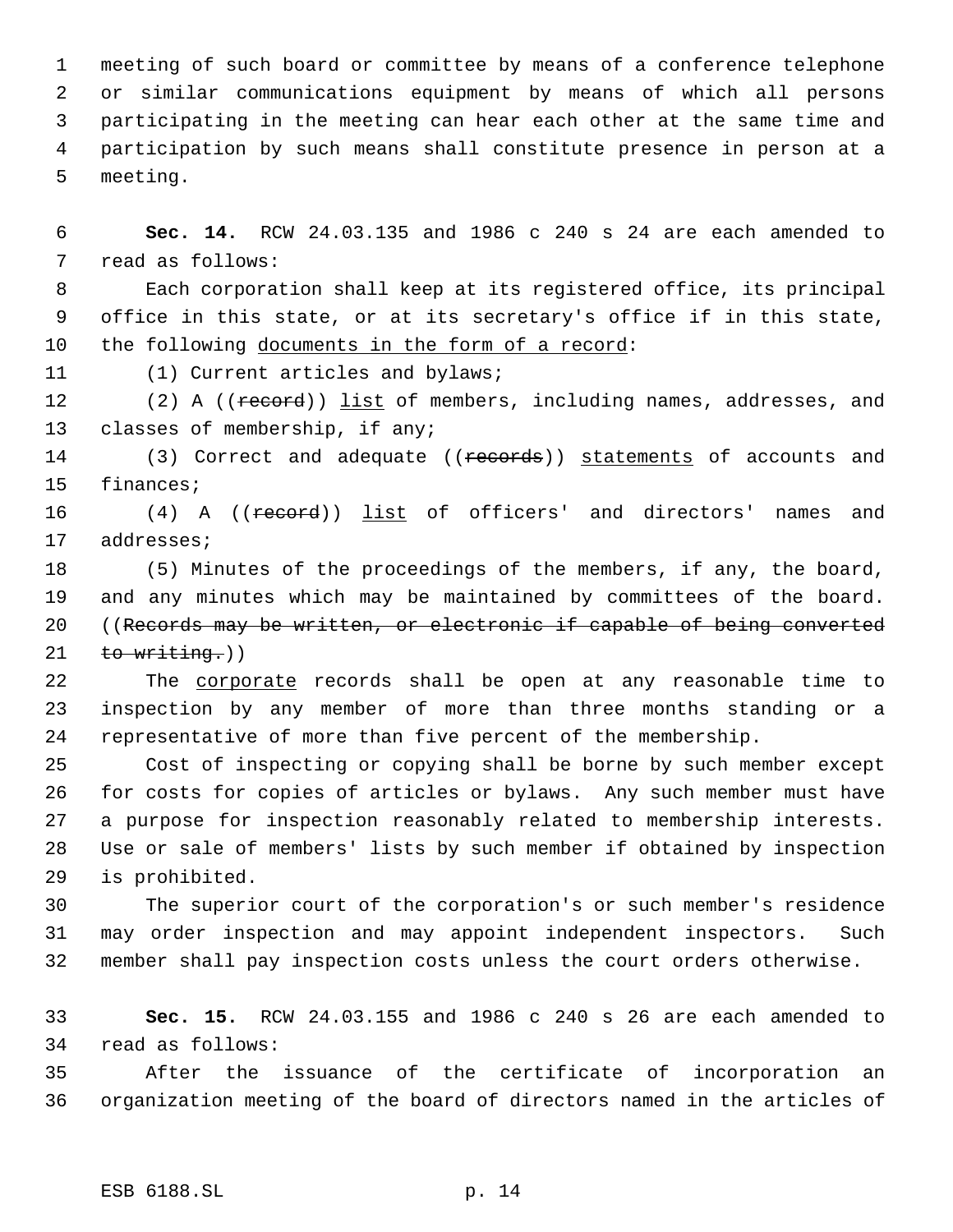incorporation shall be held, either within or without this state, at the call of a majority of the directors named in the articles of incorporation, for the purpose of adopting bylaws, electing officers and the transaction of such other business as may come before the meeting. The directors calling the meeting shall give at least three days' notice thereof by mail, facsimile transmission, or electronic transmission to each director so named, which notice shall be in the 8 form of a record and shall state the time and place of the meeting. If notice is provided by electronic transmission, it must satisfy the 10 requirements of section 4 of this act. Any action permitted to be taken at the organization meeting of the directors may be taken without 12 a meeting if each director ((signs an instrument)) executes a record stating the action so taken.

 **Sec. 16.** RCW 24.03.165 and 1986 c 240 s 27 are each amended to read as follows:

 Amendments to the articles of incorporation shall be made in the following manner:

 (1) Where there are members having voting rights, with regard to the question, the board of directors shall adopt a resolution setting forth the proposed amendment and directing that it be submitted to a vote at a meeting of members having voting rights, which may be either 22 an annual or a special meeting. ((Written or printed)) Notice in the 23 form of a record setting forth the proposed amendment or a summary of the changes to be effected thereby shall be given to each member entitled to vote at such meeting within the time and in the manner provided in this chapter for the giving of notice of meetings of members. The proposed amendment shall be adopted upon receiving at least two-thirds of the votes which members present at such meeting or represented by proxy are entitled to cast.

 (2) Where there are no members, or no members having voting rights, with regard to the question, an amendment shall be adopted at a meeting of the board of directors upon receiving the vote of a majority of the directors in office.

 Any number of amendments may be submitted and voted upon at any one meeting.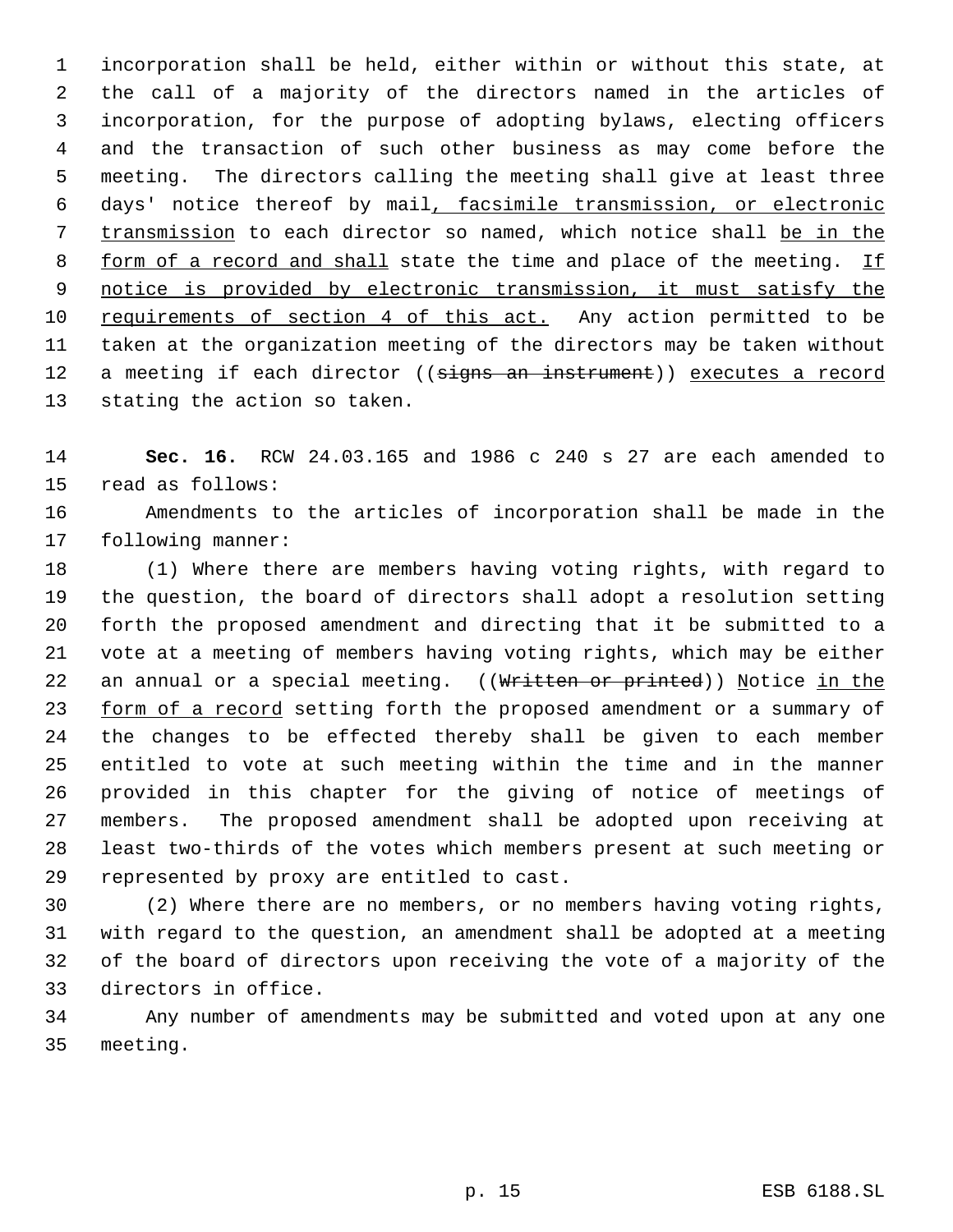**Sec. 17.** RCW 24.03.170 and 1982 c 35 s 85 are each amended to read as follows:

3 The articles of amendment shall be executed ((in duplicate)) by the corporation by an officer of the corporation, and shall set forth:

(1) The name of the corporation.

(2) The amendment so adopted.

 (3) Where there are members having voting rights, (a) a statement setting forth the date of the meeting of members at which the amendment was adopted, that a quorum was present at such meeting, and that such amendment received at least two-thirds of the votes which members present at such meeting or represented by proxy were entitled to cast, 12 or (b) a statement that such amendment was adopted by a consent in 13 ((writing signed)) the form of a record executed by all members entitled to vote with respect thereto.

 (4) Where there are no members, or no members having voting rights, a statement of such fact, the date of the meeting of the board of directors at which the amendment was adopted, and a statement of the fact that such amendment received the vote of a majority of the directors in office.

 **Sec. 18.** RCW 24.03.183 and 2002 c 74 s 9 are each amended to read as follows:

 A domestic corporation may at any time restate its articles of incorporation by a resolution adopted by the board of directors. A corporation may amend and restate in one resolution, but may not present the amendments and restatement for filing by the secretary in 26 a single ((document)) record. Separate articles of amendment, under RCW 24.03.165 and articles of restatement, under this section, must be presented notwithstanding the corporation's adoption of a single resolution of amendment and restatement.

 Upon the adoption of the resolution, restated articles of 31 incorporation shall be executed  $((\frac{1}{n} \frac{1}{n})$  by the corporation by one of its officers. The restated articles shall set forth all of the operative provisions of the articles of incorporation together with a statement that the restated articles of incorporation correctly set forth without change the provisions of the articles of incorporation as amended and that the restated articles of incorporation supersede the original articles of incorporation and all amendments thereto.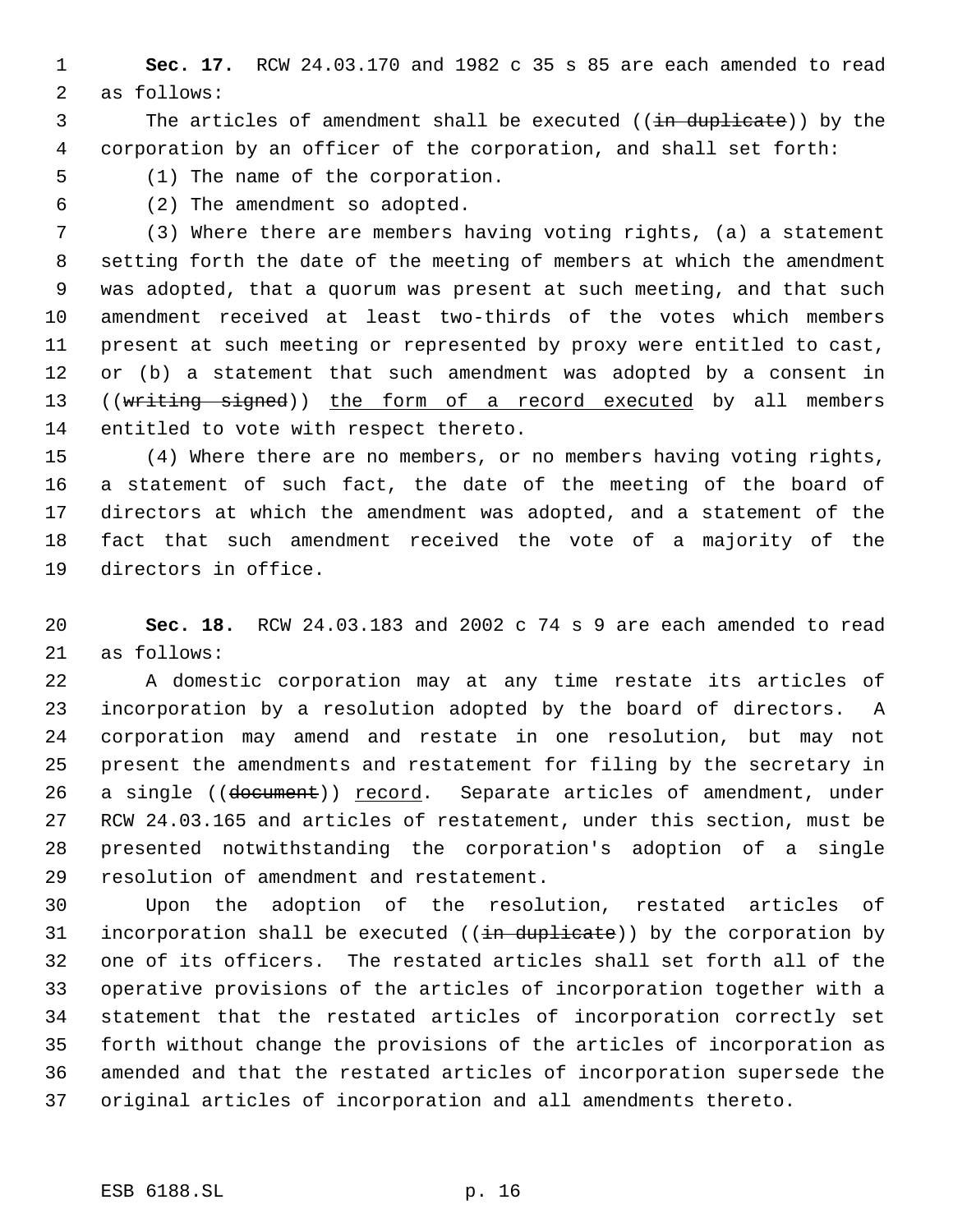The restated articles of incorporation shall be delivered to the secretary of state. If the secretary of state finds that the restated articles of incorporation conform to law, the secretary of state shall, when all fees required by this title have been paid:

 (1) Endorse on the articles the word "Filed" and the date of the filing;

(2) File the restated articles.

 An exact or conformed copy of the restated articles of incorporation bearing the endorsement affixed thereto by the secretary of state, shall be returned to the corporation or its representative.

 Upon the filing of the restated articles of incorporation by the secretary of state, the restated articles of incorporation shall become effective and shall supersede the original articles of incorporation and all amendments thereto.

 **Sec. 19.** RCW 24.03.195 and 1986 c 240 s 32 are each amended to read as follows:

 A plan of merger or consolidation shall be adopted in the following manner:

 (1) Where the members of any merging or consolidating corporation have voting rights with regard to the question, the board of directors of such corporation shall adopt a resolution approving the proposed plan and directing that it be submitted to a vote at a meeting of members having voting rights, which may be either an annual or a 24 special meeting. ((Written or printed)) Notice in the form of a record setting forth the proposed plan or a summary thereof shall be given to each member entitled to vote at such meeting within the time and in the manner provided in this chapter for the giving of notice of meetings of members. The proposed plan shall be adopted upon receiving at least two-thirds of the votes which members present at each such meeting or represented by proxy are entitled to cast.

 (2) Where any merging or consolidating corporation has no members, or no members having voting rights with regard to the question, a plan of merger or consolidation shall be adopted at a meeting of the board of directors of such corporation upon receiving the vote of a majority of the directors in office.

After such approval, and at any time prior to the filing of the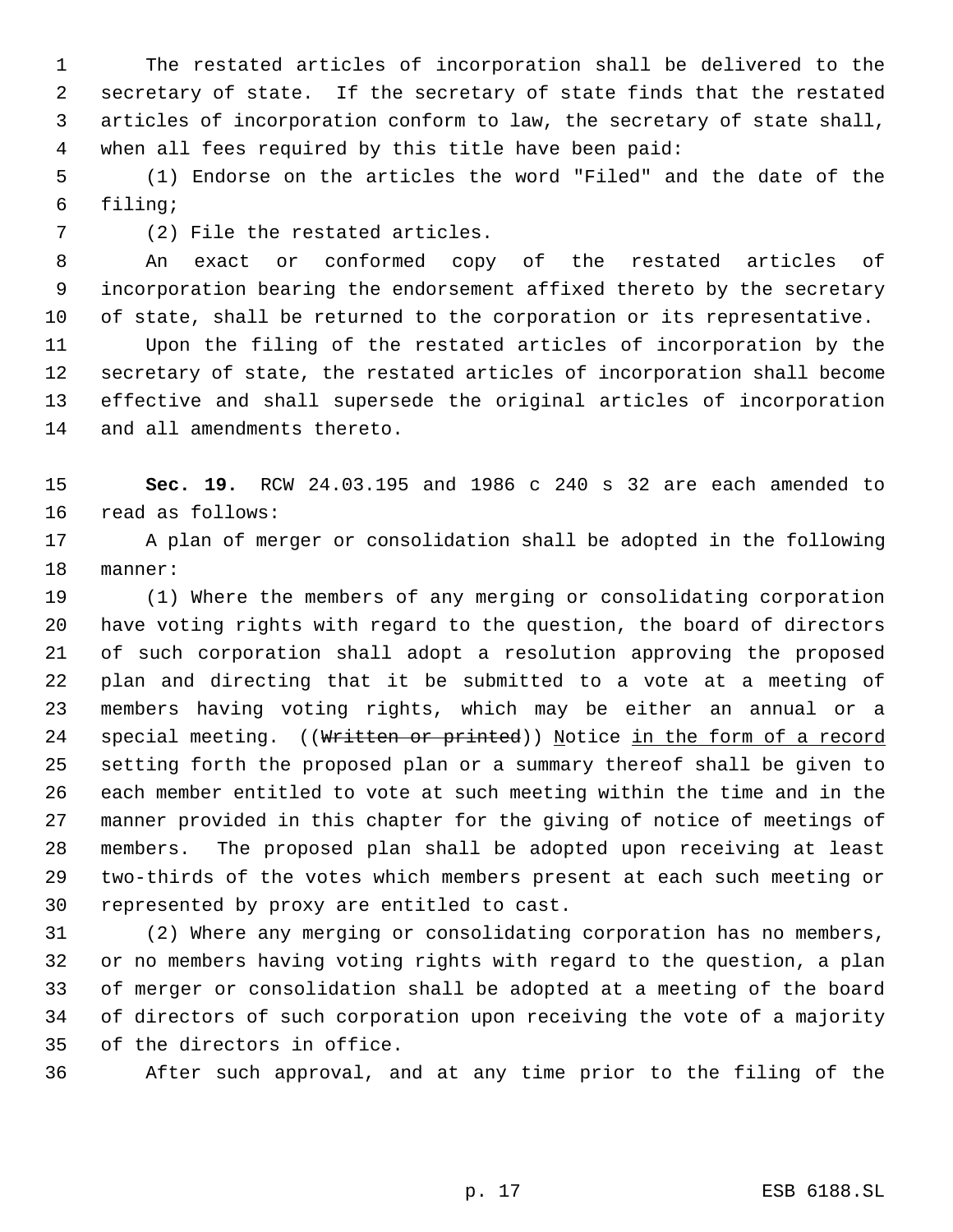articles of merger or consolidation, the merger or consolidation may be abandoned pursuant to provisions therefor, if any, set forth in the plan of merger or consolidation.

 **Sec. 20.** RCW 24.03.200 and 2002 c 74 s 10 are each amended to read as follows:

 (1) Upon such approval, articles of merger or articles of consolidation shall be executed by each corporation by an officer of each corporation, and shall set forth:

(a) The plan of merger or the plan of consolidation;

 (b) Where the members of any merging or consolidating corporation have voting rights, then as to each such corporation (i) a statement setting forth the date of the meeting of members at which the plan was adopted, that a quorum was present at such meeting, and that such plan received at least two-thirds of the votes which members present at such meeting or represented by proxy were entitled to cast, or (ii) a 16 statement that such amendment was adopted by a consent in ((writing 17 signed)) the form of a record executed by all members entitled to vote with respect thereto;

 (c) Where any merging or consolidating corporation has no members, or no members having voting rights, then as to each such corporation a statement of such fact, the date of the meeting of the board of directors at which the plan was adopted and a statement of the fact that such plan received the vote of a majority of the directors in office.

 (2) The articles of merger or articles of consolidation shall be delivered to the secretary of state. If the secretary of state finds that such articles conform to law, the secretary of state shall, when all fees have been paid as in this chapter prescribed:

 (a) Endorse on the articles of merger or consolidation the word "Filed," and the date of the filing;

(b) File the articles of merger or consolidation.

 An exact or conformed copy of the articles of merger or articles of consolidation bearing the filing endorsement affixed thereto by the secretary of state, shall be returned to the surviving or new corporation, as the case may be, or its representative.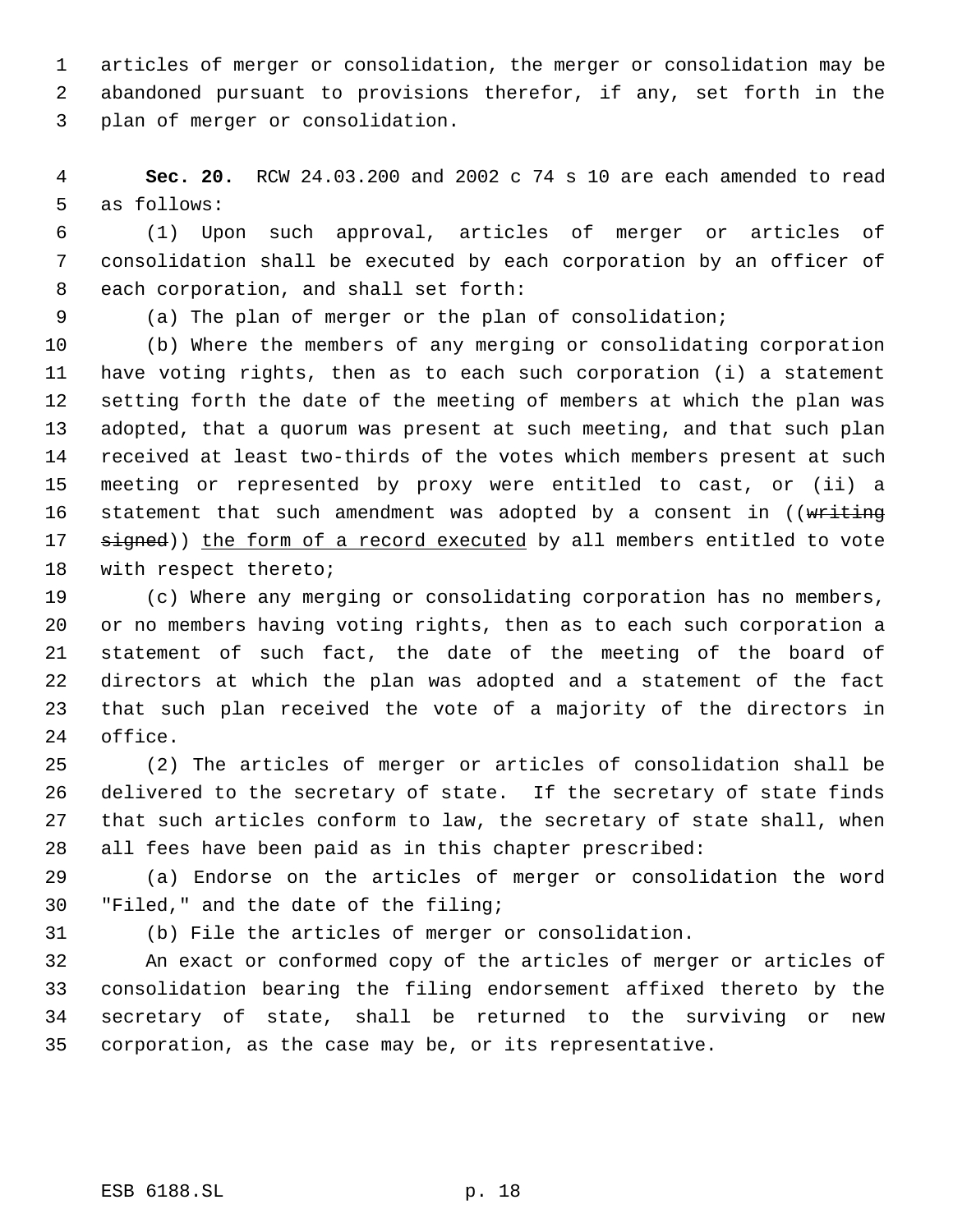**Sec. 21.** RCW 24.03.207 and 1986 c 240 s 35 are each amended to read as follows:

 One or more foreign corporations and one or more domestic corporations may be merged or consolidated in the following manner, if such merger or consolidation is permitted by the laws of the state under which each such foreign corporation is organized:

 (1) Each domestic corporation shall comply with the provisions of this title with respect to the merger or consolidation as the case may be, of domestic corporations and each foreign corporation shall comply with the applicable provisions of the laws of the state under which it is organized.

 (2) If the surviving or new corporation in a merger or consolidation is to be governed by the laws of any state other than this state, it shall comply with the provisions of this title with respect to foreign corporations if it is to transact business in this state, and in every case it shall file with the secretary of state of this state:

 (a) An agreement that it may be served with process in this state in any proceeding for the enforcement of any obligation of any domestic corporation which is a party to the merger or consolidation and in any proceeding for the enforcement of the rights, if any, of a member of any such domestic corporation against the surviving or new corporation; and

 (b) An irrevocable appointment of the secretary of state of this state as its agent to accept service of process in any such proceeding. The effect of the merger or consolidation shall be the same as in the case of the merger or consolidation of domestic corporations, if the surviving or new corporation is to be governed by the laws of this state. If the surviving or new corporation is to be governed by the laws of any state other than this state, the effect of the merger or consolidation shall be the same as in the case of the merger or consolidation of domestic corporations except as the laws of the other state provide otherwise.

 (3) At any time prior to the effective date of the articles of merger or consolidation, the merger or consolidation may be abandoned pursuant to provision therefor, if any, set forth in the plan of merger or consolidation. In the event the merger or consolidation is abandoned, the parties thereto shall execute a notice of abandonment in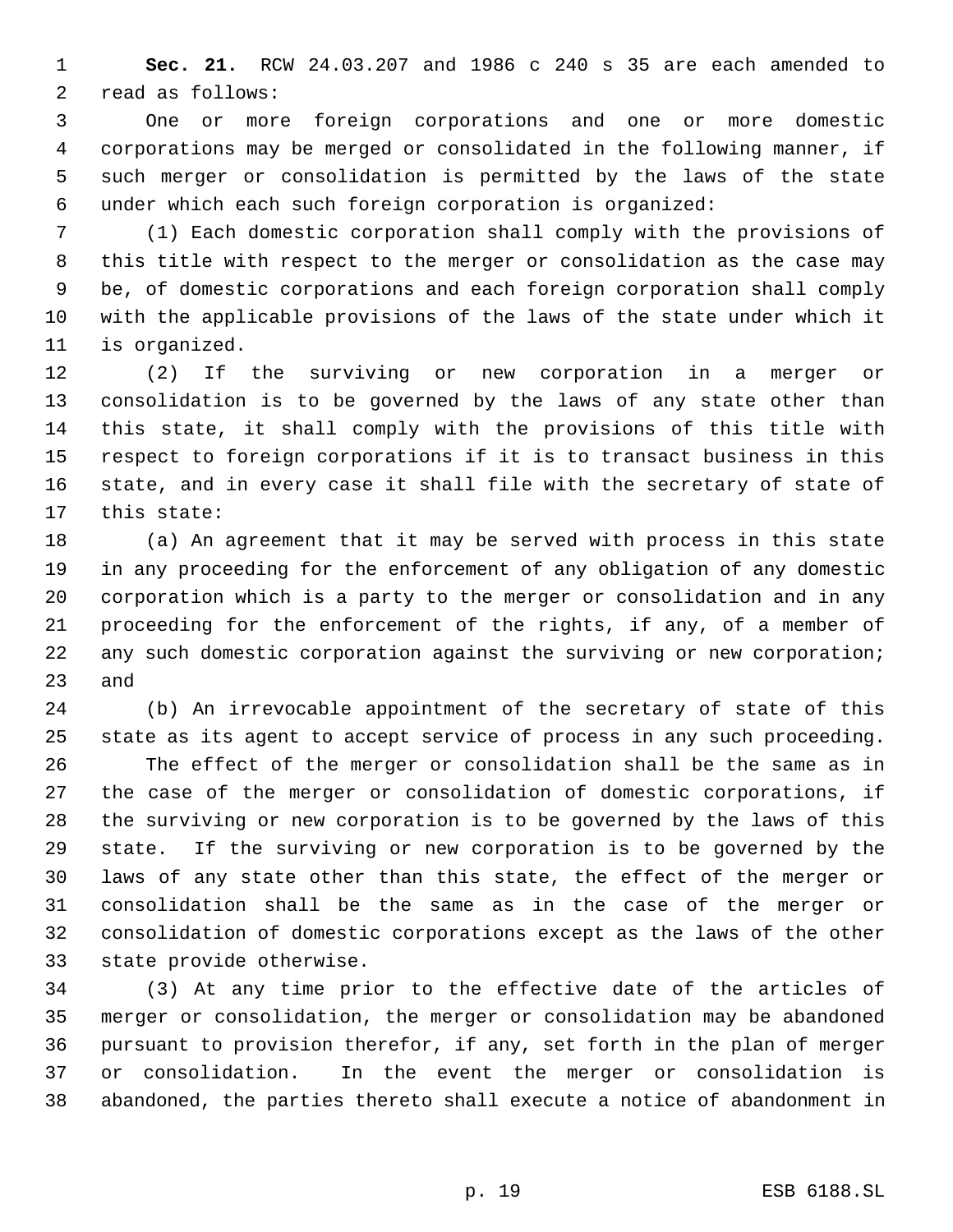1 triplicate ((signed)) executed by an officer for each corporation 2 ((signing)) executing the notice, which must be in the form of a 3 record. If the secretary of state finds the notice conforms to law, the secretary of state shall:

 (a) Endorse on each of the originals the word "Filed" and the date of the filing;

 (b) File one of the triplicate originals in the secretary of state's office; and

 (c) Issue the other triplicate originals to the respective parties or their representatives.

 **Sec. 22.** RCW 24.03.215 and 1986 c 240 s 36 are each amended to read as follows:

 A sale, lease, exchange, or other disposition of all, or substantially all, the property and assets of a corporation, if not in the ordinary course of business, may be made upon such terms and conditions and for such consideration, which may consist in whole or in part of money or property, real or personal, including shares of any corporation for profit, domestic or foreign, as may be authorized in the following manner:

 (1) Where there are members having voting rights with regard to the question, the board of directors shall adopt a resolution recommending such sale, lease, exchange, or other disposition and directing that it be submitted to a vote at a meeting of members having voting rights, 24 which may be either an annual or a special meeting. ((Written or 25 printed)) Notice in the form of a record stating that the purpose, or one of the purposes, of such meeting is to consider the sale, lease, exchange, or other disposition of all, or substantially all, the property and assets of the corporation shall be given to each member entitled to vote at such meeting, within the time and in the manner provided by this chapter for the giving of notice of meetings of members. At such meeting the members may authorize such sale, lease, exchange, or other disposition and may fix, or may authorize the board of directors to fix, any or all of the terms and conditions thereof and the consideration to be received by the corporation therefor. Such authorization shall require at least two-thirds of the votes which members present at such meeting or represented by proxy are entitled to cast. After such authorization by a vote of members, the board of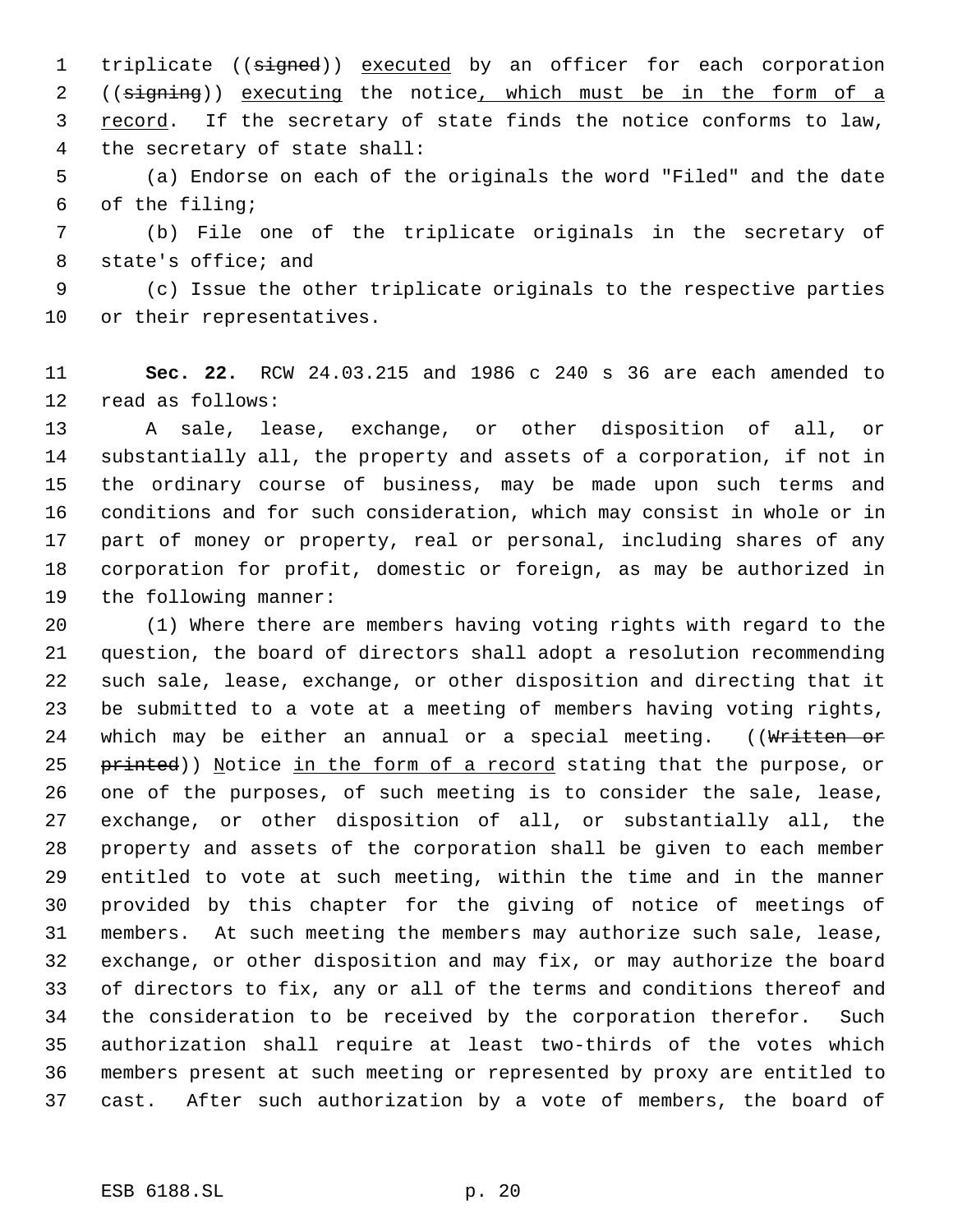directors, nevertheless, in its discretion, may abandon such sale, lease, exchange, or other disposition of assets, subject to the rights of third parties under any contracts relating thereto, without further action or approval by members.

 (2) Where there are no members, or no members having voting rights with regard to the question, a sale, lease, exchange, or other disposition of all, or substantially all, the property and assets of a corporation shall be authorized upon receiving the vote of a majority of the directors in office.

 **Sec. 23.** RCW 24.03.220 and 1986 c 240 s 38 are each amended to read as follows:

 A corporation may dissolve and wind up its affairs in the following manner:

 (1) Where there are members having voting rights with regard to the question, the board of directors shall adopt a resolution recommending that the corporation be dissolved, and directing that the question of such dissolution be submitted to a vote at a meeting of members having such voting rights, which may be either an annual or a special meeting. 19 ((Written or printed)) Notice in the form of a record stating that the purpose, or one of the purposes, of such meeting is to consider the advisability of dissolving the corporation, shall be given to each member entitled to vote at such meeting, within the time and in the manner provided in this chapter for the giving of notice of meetings of members. A resolution to dissolve the corporation shall be adopted upon receiving at least two-thirds of the votes which members present at such meeting or represented by proxy are entitled to cast.

 (2) Where there are no members, or no members having voting rights with regard to the question, the dissolution of the corporation shall be authorized at a meeting of the board of directors upon the adoption of a resolution to dissolve by the vote of a majority of the directors in office.

 Upon the adoption of such resolution by the members, or by the board of directors where there are no members or no members having voting rights, the corporation shall cease to conduct its affairs except in so far as may be necessary for the winding up thereof, shall immediately cause a notice of the proposed dissolution to be mailed to each known creditor of the corporation, to the attorney general with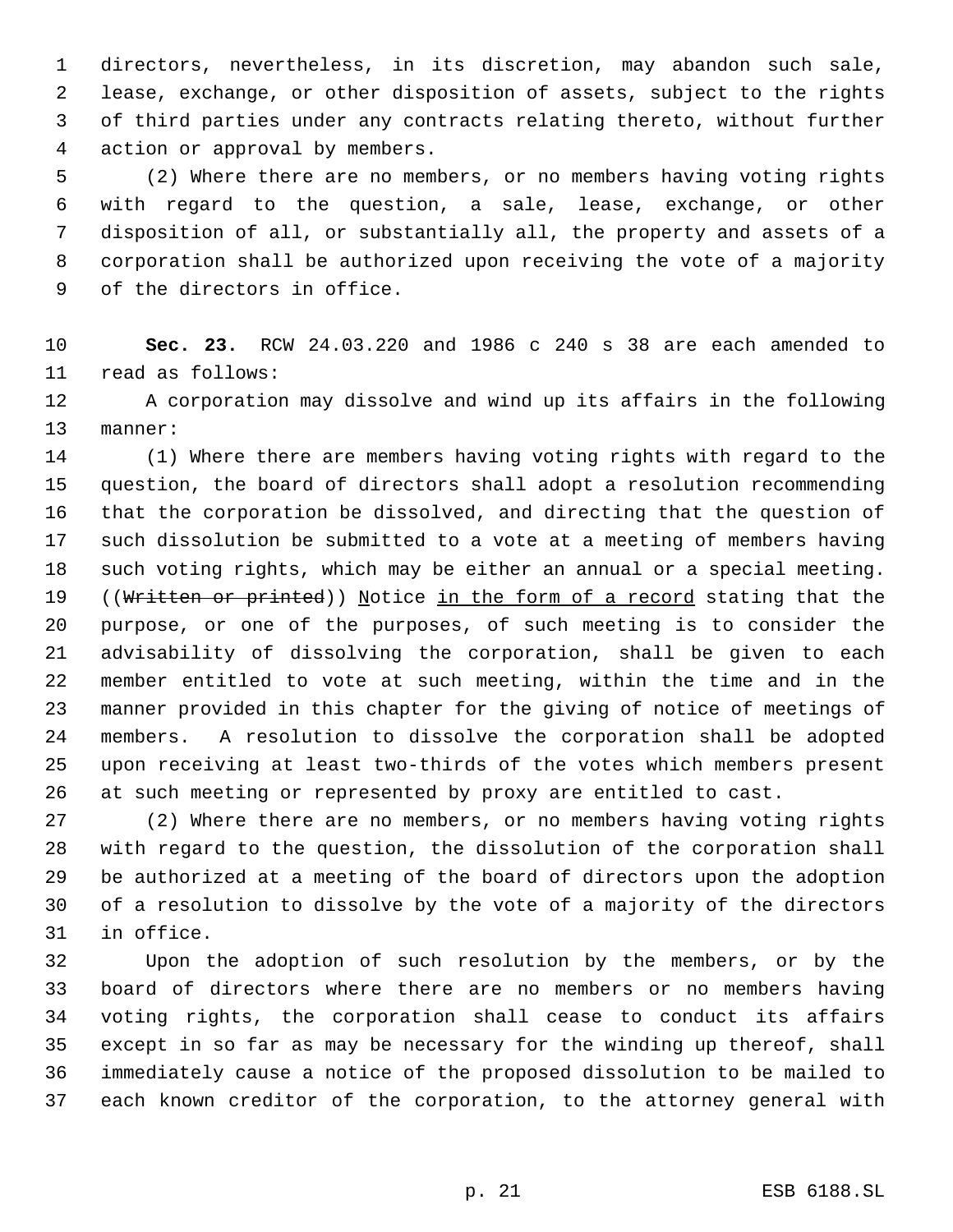respect to assets subject to RCW 24.03.225(3), and to the department of revenue, and shall proceed to collect its assets and apply and distribute them as provided in this chapter.

 **Sec. 24.** RCW 24.03.230 and 1969 ex.s. c 115 s 3 are each amended to read as follows:

 A plan providing for the distribution of assets, not inconsistent with the provisions of this chapter, may be adopted by a corporation in the process of dissolution and shall be adopted by a corporation for the purpose of authorizing any transfer or conveyance of assets for which this chapter requires a plan of distribution, in the following manner:

 (1) Where there are members having voting rights, the board of directors shall adopt a resolution recommending a plan of distribution and directing the submission thereof to a vote at a meeting of members having voting rights, which may be either an annual or a special 16 meeting. ((Written or printed)) Notice in the form of a record setting forth the proposed plan of distribution or a summary thereof shall be given to each member entitled to vote at such meeting, within the time and in the manner provided in this chapter for the giving of notice of meetings of members. Such plan of distribution shall be adopted upon receiving at least two-thirds of the votes which members present at such meeting or represented by proxy are entitled to cast.

 (2) Where there are no members, or no members having voting rights, a plan of distribution shall be adopted at a meeting of the board of directors upon receiving a vote of a majority of the directors in office.

 If the plan of distribution includes assets received and held by the corporation subject to limitations described in subsection (3) of RCW 24.03.225, notice of the adoption of the proposed plan shall be submitted to the attorney general by registered or certified mail directed to him at his office in Olympia, at least twenty days prior to the meeting at which the proposed plan is to be adopted. No plan for the distribution of such assets may be adopted without the approval of the attorney general, or the approval of a court of competent jurisdiction in a proceeding to which the attorney general is made a party. In the event that an objection is not filed within twenty days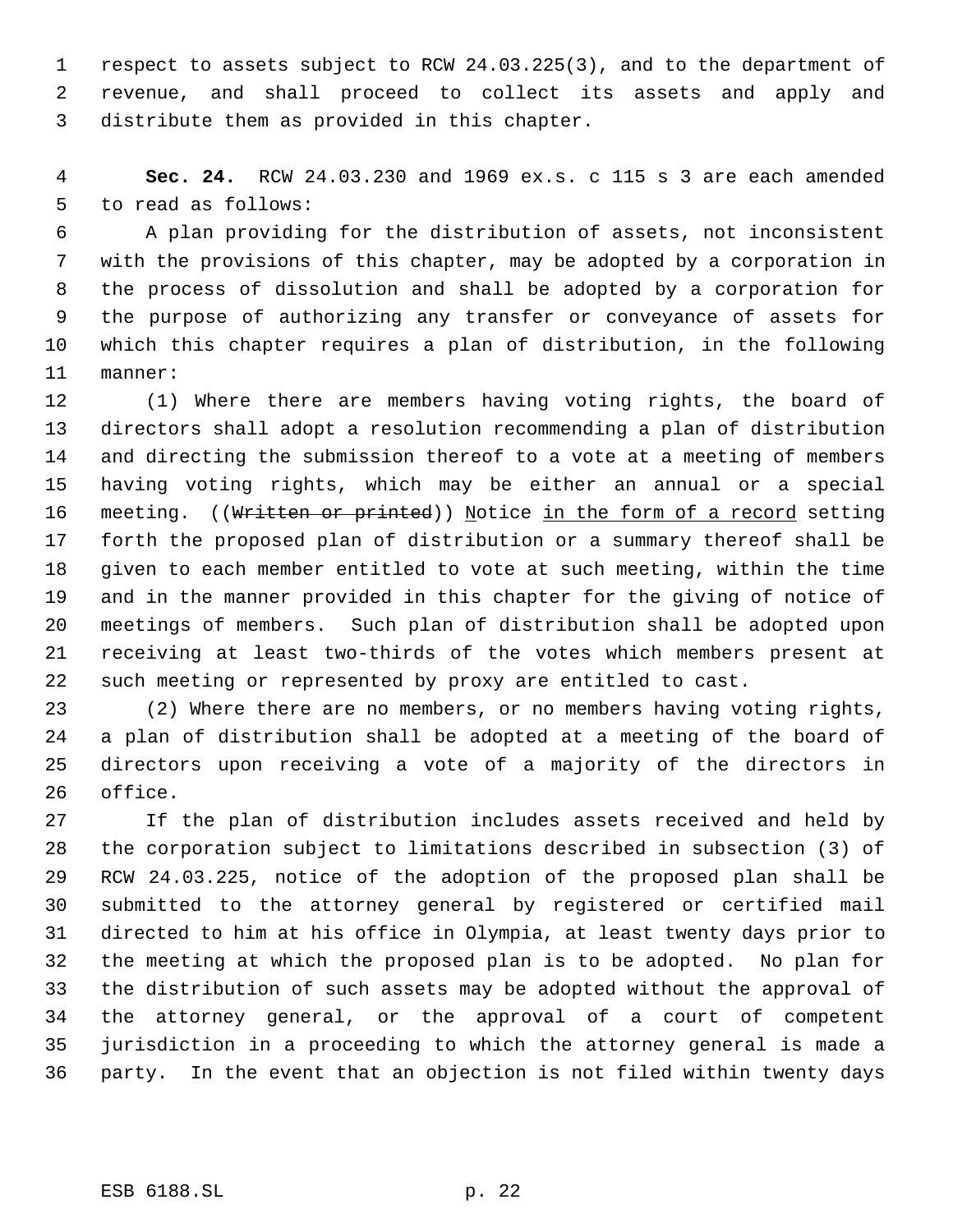after the date of mailing, his approval shall be deemed to have been given.

 **Sec. 25.** RCW 24.03.235 and 1967 c 235 s 48 are each amended to read as follows:

 A corporation may, at any time prior to the issuance of a certificate of dissolution by the secretary of state, revoke the action theretofore taken to dissolve the corporation, in the following manner:

 (1) Where there are members having voting rights, the board of directors shall adopt a resolution recommending that the voluntary dissolution proceedings be revoked, and directing that the question of such revocation be submitted to a vote at a meeting of members having voting rights, which may be either an annual or a special meeting. 13 ((Written or printed)) Notice in the form of a record stating that the purpose, or one of the purposes, of such meeting is to consider the advisability of revoking the voluntary dissolution proceedings, shall be given to each member entitled to vote at such meeting, within the time and in the manner provided in this chapter for the giving of notice of meetings of members. A resolution to revoke the voluntary dissolution proceedings shall be adopted upon receiving at least two- thirds of the votes which members present at such meeting or represented by proxy are entitled to cast.

 (2) Where there are no members, or no members having voting rights, a resolution to revoke the voluntary dissolution proceedings shall be adopted at a meeting of the board of directors upon receiving the vote of a majority of the directors in office.

 Upon the adoption of such resolution by the members, or by the board of directors where there are no members or no members having voting rights, the corporation may thereupon again conduct its affairs.

 **Sec. 26.** RCW 24.03.240 and 1993 c 356 s 4 are each amended to read as follows:

 If voluntary dissolution proceedings have not been revoked, then when all debts, liabilities and obligations of the corporation shall have been paid and discharged, or adequate provision shall have been made therefor, and all of the remaining property and assets of the corporation shall have been transferred, conveyed or distributed in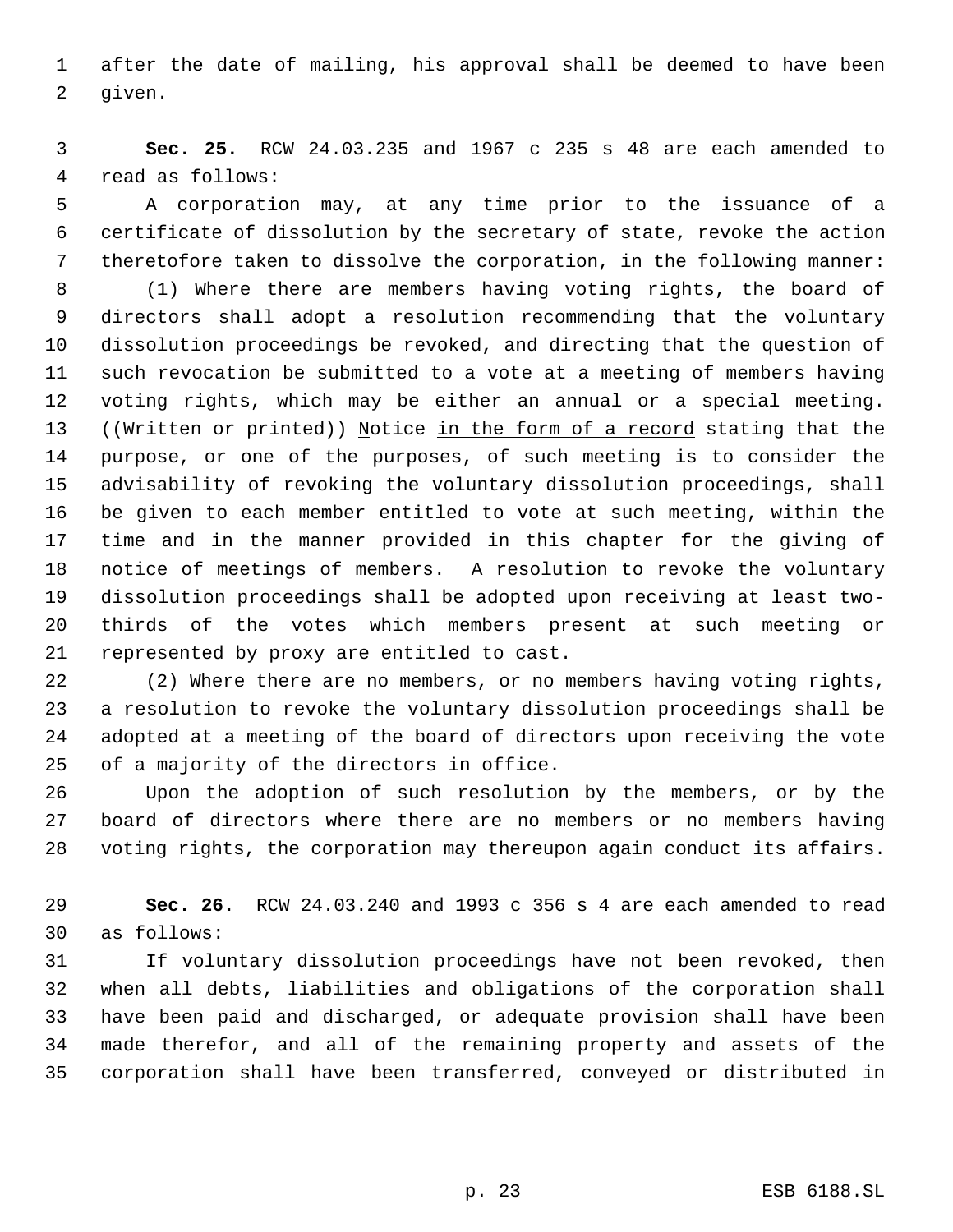accordance with the provisions of this chapter, articles of dissolution 2 shall be executed  $((\text{in duplicate}))$  by the corporation by an officer of the corporation and shall set forth:

(1) The name of the corporation.

 (2) Where there are members having voting rights, (a) a statement setting forth the date of the meeting of members at which the resolution to dissolve was adopted, that a quorum was present at such meeting, and that such resolution received at least two-thirds of the votes which members present at such meeting or represented by proxy were entitled to cast, or (b) a statement that such resolution was 11 adopted by a consent in ((writing signed)) the form of a record 12 executed by all members entitled to vote with respect thereto.

 (3) Where there are no members, or no members having voting rights, a statement of such fact, the date of the meeting of the board of directors at which the resolution to dissolve was adopted and a statement of the fact that such resolution received the vote of a majority of the directors in office.

 (4) That all debts, obligations, and liabilities of the corporation have been paid and discharged or that adequate provision has been made therefor.

 (5) A copy of a revenue clearance certificate issued pursuant to chapter 82.32 RCW.

 (6) That all the remaining property and assets of the corporation have been transferred, conveyed or distributed in accordance with the provisions of this chapter.

 (7) That there are no suits pending against the corporation in any court, or that adequate provision has been made for the satisfaction of any judgment, order or decree which may be entered against it in any pending suit.

 **Sec. 27.** RCW 24.03.330 and 2002 c 74 s 13 are each amended to read as follows:

 The application of the corporation for a certificate of authority shall be delivered to the secretary of state.

 If the secretary of state finds that such application conforms to law, the secretary of state shall, when all fees have been paid as in this chapter prescribed: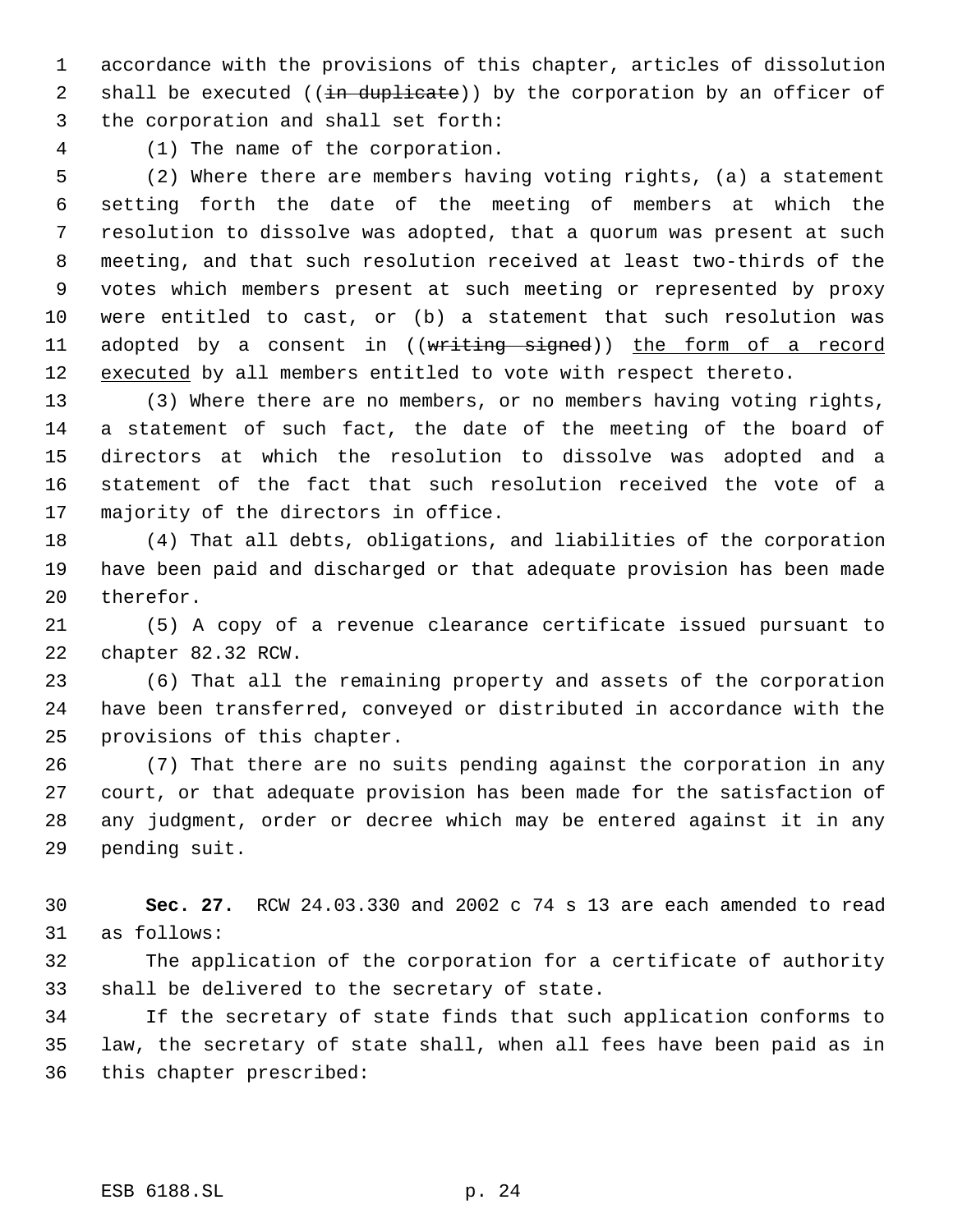1 (1) Endorse on each of ((such documents)) the records the word "Filed," and the date of the filing.

 (2) File the application and the copy of the articles of incorporation and amendments thereto.

 (3) Issue a certificate of authority to conduct affairs in this state.

 An exact or conformed copy of the application bearing the filing endorsement affixed thereto by the secretary of state, shall be returned to the corporation or its representative.

 **Sec. 28.** RCW 24.03.332 and 1998 c 23 s 12 are each amended to read as follows:

 For those corporations that have a certificate of authority, are applying for, or intend to apply for a certificate of authority from the insurance commissioner as an insurance company under chapter 48.05 15 RCW, whenever under this chapter corporate ((documents)) records are 16 required to be filed with the secretary of state, the ((documents)) 17 records shall be filed with the insurance commissioner rather than the secretary of state.

 **Sec. 29.** RCW 24.03.340 and 1982 c 35 s 101 are each amended to read as follows:

 Each foreign corporation authorized to conduct affairs in this state shall have and continuously maintain in this state:

 (1) A registered office which may be, but need not be, the same as its principal office. The registered office shall be at a specific geographic location in this state, and be identified by number, if any, and street, or building address or rural route, or, if a commonly known street or rural route address does not exist, by legal description. A registered office may not be identified by post office box number or other nongeographic address. For purposes of communicating by mail, the secretary of state may permit the use of a post office address in conjunction with the registered office address if the corporation also maintains on file the specific geographic address of the registered office where personal service of process may be made.

 (2) A registered agent, which agent may be either an individual resident in this state whose business office is identical with such registered office, or a domestic corporation, whether for profit or not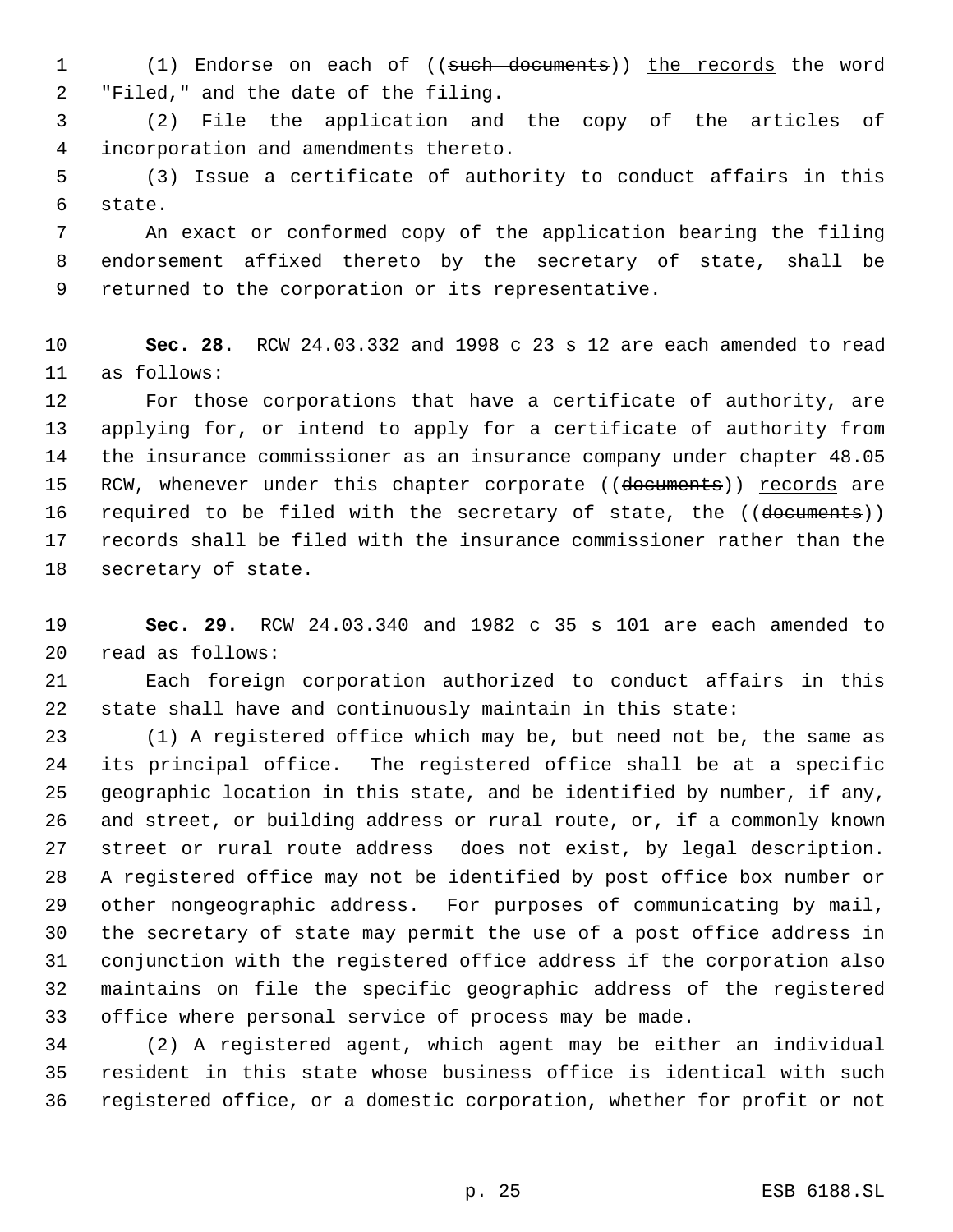for profit, or a foreign corporation, whether for profit or not for profit, authorized to transact business or conduct affairs in this 3 state, having an office identical with such registered office or a domestic limited liability company whose business office is identical with the registered office or a foreign limited liability company authorized to conduct affairs in this state whose business address is identical with the registered office. A registered agent shall not be 8 appointed without having given prior ((written)) consent in the form of 9 a record to the appointment. The ((written)) consent shall be filed with the secretary of state in such form as the secretary may 11 prescribe. The ((written)) consent shall be filed with or as a part of 12 the ((document)) record first appointing a registered agent. In the 13 event any individual  $((\theta \cdot r)_L)$  corporation, or limited liability company 14 has been appointed agent without consent, that person  $((\theta \cdot \mathbf{r}))$ 15 corporation, or limited liability company may file a notarized 16 statement attesting to that fact, and the name shall ((forthwith)) 17 immediately be removed from the records of the secretary of state.

 No foreign corporation authorized to transact business in this state may be permitted to maintain any action in any court in this state until the corporation complies with the requirements of this section.

 **Sec. 30.** RCW 24.03.345 and 1993 c 356 s 6 are each amended to read as follows:

 A foreign corporation authorized to conduct affairs in this state may change its registered office or change its registered agent, or both, upon filing in the office of the secretary of state in a form approved by the secretary of state a statement setting forth:

(1) The name of the corporation.

 (2) If the current registered office is to be changed, the street address to which the registered office is to be changed.

 (3) If the current registered agent is to be changed, the name of the new registered agent.

 (4) That the address of its registered office and the address of the office of its registered agent, as changed, will be identical.

 Such statement shall be executed by the corporation by an officer of the corporation, and delivered to the secretary of state, together 37 with a ((written)) consent, in the form of a record, of the registered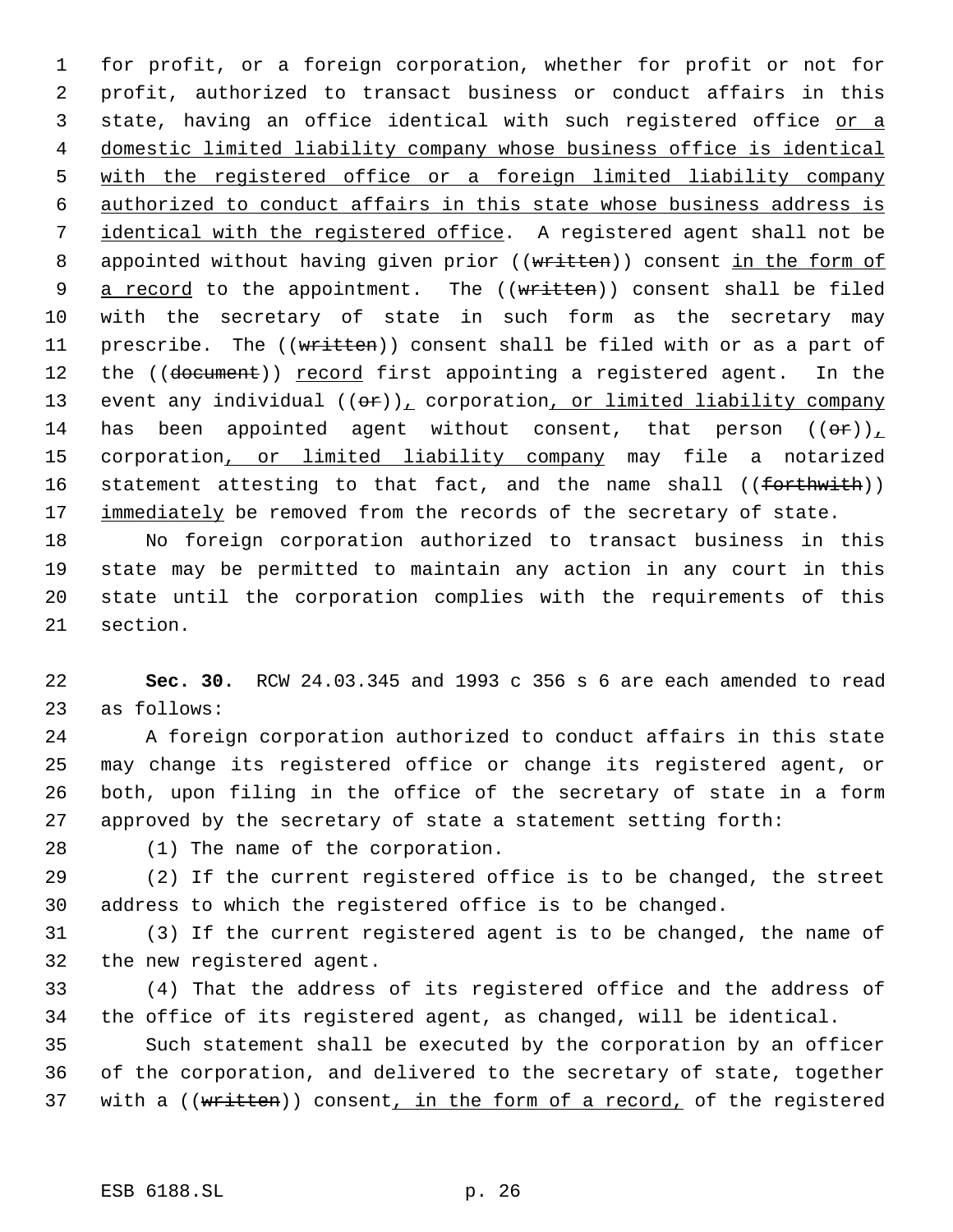1 agent to ((his or its)) the appointment, if applicable. If the secretary of state finds that such statement conforms to the provisions of this chapter, the secretary of state shall endorse thereon the word "Filed," and the month, day, and year of the filing thereof, and file the statement. The change of address of the registered office, or the appointment of a new registered agent, or both, as the case may be, shall become effective upon filing unless a later date is specified.

 Any registered agent in this state appointed by a foreign 9 corporation may resign as such agent upon filing a ((written)) notice 10 thereof, in the form of a record, executed in duplicate, with the 11 secretary of state who shall ((forthwith mail)) immediately deliver a copy thereof to the secretary of the foreign corporation at its principal office as shown by its most recent annual report. The appointment of such agent shall terminate upon the expiration of thirty days after receipt of such notice by the secretary of state.

16 11 If a registered agent changes his or her business address to another place within the state, the registered agent may change such address and the address of the registered office of any corporation of which the registered agent is a registered agent by filing a statement 20 as required by this section, except that it need be ((signed)) executed only by the registered agent, it need not be responsive to subsection (3) of this section, and it must recite that a copy of the statement 23 has been ((mailed)) delivered to the corporation.

 **Sec. 31.** RCW 24.03.365 and 1967 c 235 s 74 are each amended to read as follows:

 A foreign corporation authorized to conduct affairs in this state shall procure an amended certificate of authority in the event it changes its corporate name, or desires to pursue in this state other or additional purposes than those set forth in its prior application for a certificate of authority, by making application therefor to the secretary of state.

 The requirements in respect to the form and contents of such 33 application, the manner of its execution, the filing of ((duplicate 34 originals thereof)) the application with the secretary of state, the issuance of an amended certificate of authority and the effect thereof, shall be the same as in the case of an original application for a certificate of authority.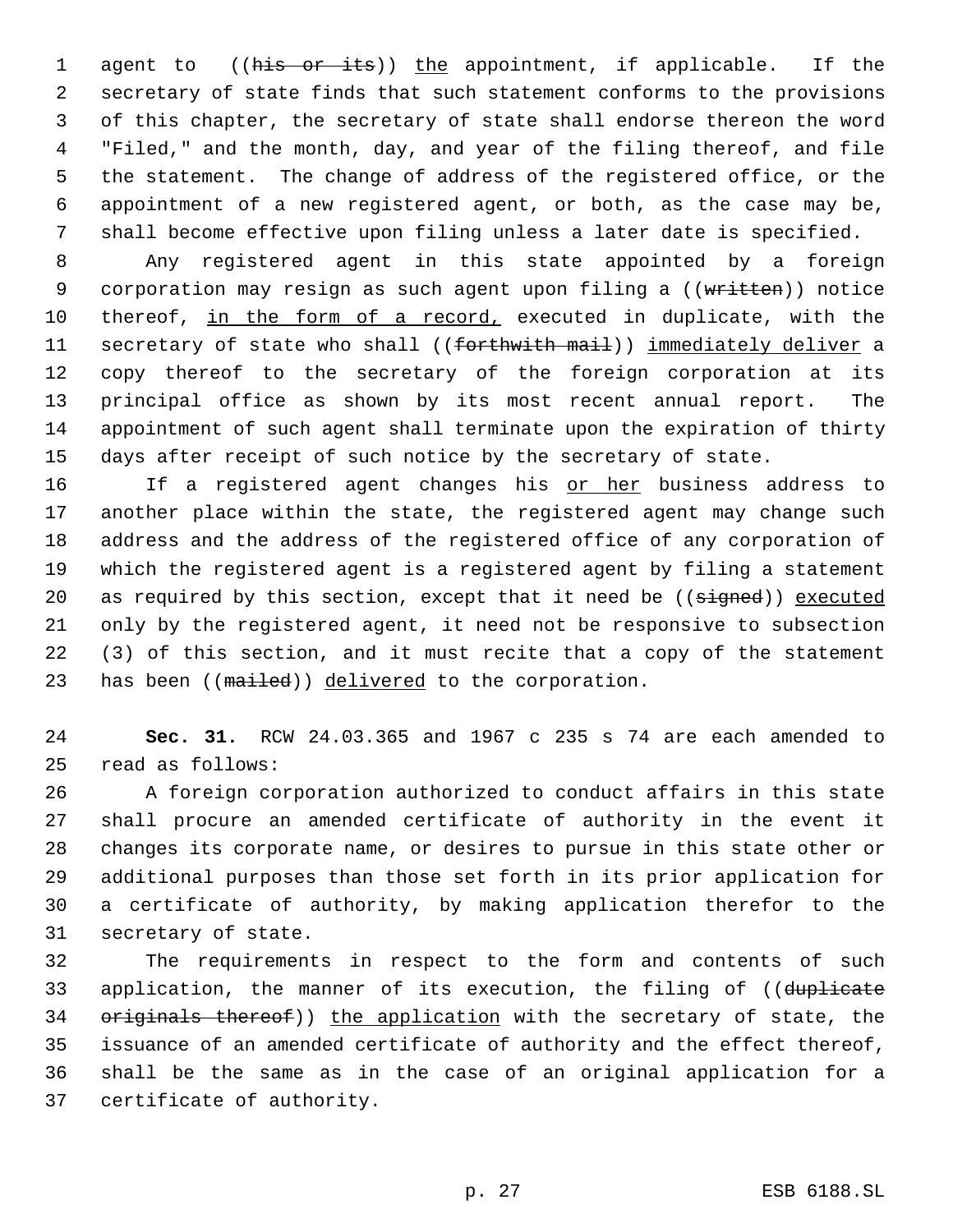**Sec. 32.** RCW 24.03.380 and 1986 c 240 s 50 are each amended to read as follows:

 (1) The certificate of authority of a foreign corporation to conduct affairs in this state shall be revoked by the secretary of state upon the conditions prescribed in this section when:

 (a) The corporation has failed to file its annual report within the time required by this chapter, or has failed to pay any fees or penalties prescribed by this chapter when they have become due and payable; or

 (b) The corporation has failed for thirty days to appoint and maintain a registered agent in this state as required by this chapter; or

 (c) The corporation has failed, for thirty days after change of its registered agent or registered office, to file in the office of the secretary of state a statement of such change as required by this chapter; or

 (d) The corporation has continued to exceed or abuse the authority 18 conferred upon it by this chapter; or

 (e) A misrepresentation has been made of any material matter in any 20 application, report, affidavit, or other ((document)) record submitted by such corporation pursuant to this chapter.

 (2) Prior to revoking a certificate of authority under subsection (1) of this section, the secretary of state shall give the corporation written notice of the corporation's delinquency or omission by first class mail, postage prepaid, addressed to the corporation's registered agent. If, according to the records of the secretary of state, the corporation does not have a registered agent, the notice may be given by mail addressed to the corporation at its last known address or at the address of any officer or director of the corporation, as shown by the records of the secretary of state. Notice is deemed to have been given five days after the date deposited in the United States mail, correctly addressed, and with correct postage affixed. The notice shall inform the corporation that its certificate of authority shall be revoked at the expiration of sixty days following the date the notice had been deemed to have been given, unless it corrects the delinquency or omission within the sixty-day period.

 (3) Any notice provided by the secretary of state under this section shall be designed to clearly identify and warn the recipient of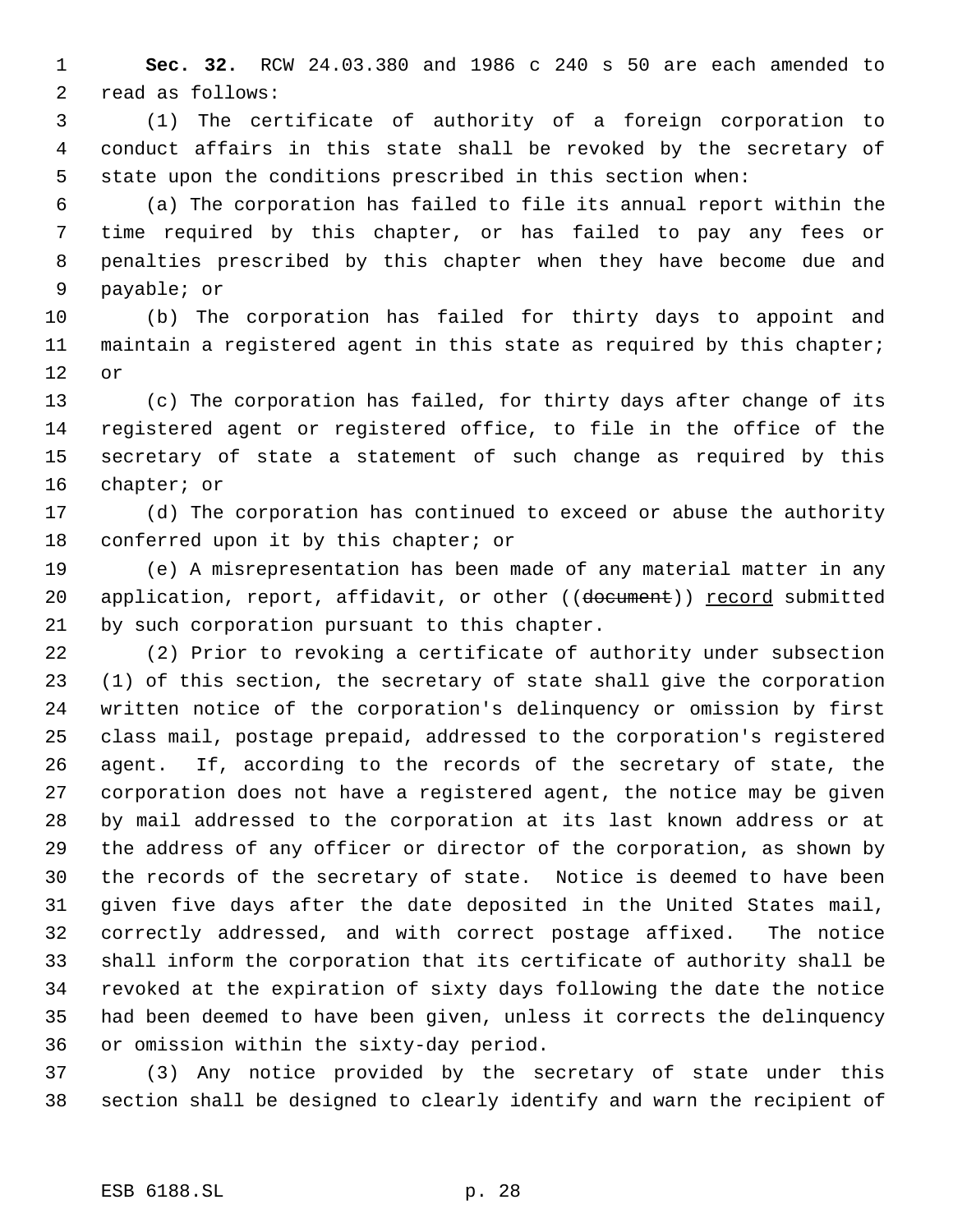the contents thereof. A delinquency notice shall provide a succinct and readable description of the delinquency or omission, the date on which dissolution will occur, and the action necessary to cure the delinquency or omission prior to dissolution.

 (4) The attorney general may take such action regarding revocation of a certificate of authority as is provided by RCW 24.03.250 for the dissolution of a domestic corporation. The procedures of RCW 24.03.250 shall apply to any action under this section. The clerk of any superior court entering a decree of revocation of a certificate of authority shall file a certified copy, without cost or filing fee, with the office of the secretary of state.

 **Sec. 33.** RCW 24.03.410 and 1993 c 269 s 6 are each amended to read as follows:

The secretary of state shall establish fees by rule and collect:

 (1) For furnishing a certified copy of any charter document or any 16 other ((document)) record, instrument, or paper relating to a corporation.

 (2) For furnishing a certificate, under seal, attesting to the status of a corporation or any other certificate.

20 (3) For furnishing copies of any ((document)) record, instrument or paper relating to a corporation.

 (4) At the time of any service of process on him or her as registered agent of a corporation an amount that may be recovered as taxable costs by the party to the suit or action causing such service to be made if such party prevails in the suit or action.

 **Sec. 34.** RCW 24.03.425 and 1967 c 235 s 86 are each amended to read as follows:

 Each director and officer of a corporation, domestic or foreign, who fails or refuses within the time prescribed by this chapter to 30 answer truthfully and fully interrogatories propounded to him or her by the secretary of state in accordance with the provisions of this chapter, or who signs any articles, statement, report, application or 33 other ((document)) record filed with the secretary of state which is known to such officer or director to be false in any material respect, shall be deemed to be guilty of a misdemeanor, and upon conviction thereof may be fined in any amount not exceeding five hundred dollars.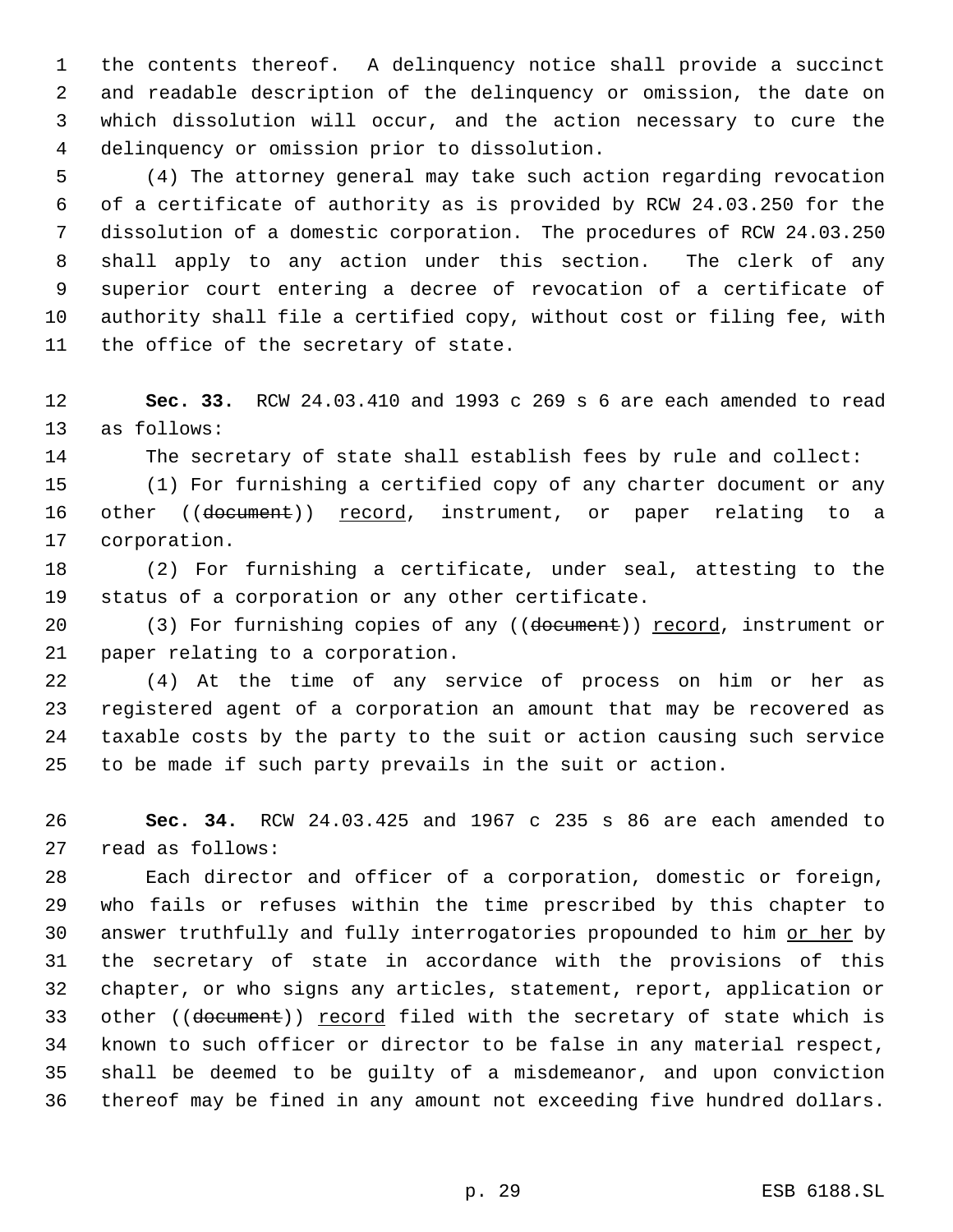**Sec. 35.** RCW 24.03.430 and 1982 c 35 s 112 are each amended to read as follows:

 The secretary of state may propound to any corporation, domestic or foreign, subject to the provisions of this chapter, and to any officer or director thereof, such interrogatories as may be reasonably necessary and proper to enable the secretary of state to ascertain whether such corporation has complied with all the provisions of this chapter applicable to such corporation. Such interrogatories shall be answered within thirty days after the mailing thereof, or within such additional time as shall be fixed by the secretary of state, and the answers thereto shall be full and complete and shall be made in writing and under oath. If such interrogatories be directed to an individual 13 they shall be answered by ((him)) that individual, and if directed to a corporation they shall be answered by the president, vice president, secretary or assistant secretary thereof. The secretary of state need 16 not file any ((document)) record to which such interrogatories relate until such interrogatories be answered as herein provided, and not then 18 if the answers thereto disclose that such ((document)) record is not in conformity with the provisions of this chapter. The secretary of state shall certify to the attorney general, for such action as the attorney general may deem appropriate, all interrogatories and answers thereto which disclose a violation of any of the provisions of this chapter.

 **Sec. 36.** RCW 24.03.445 and 1986 c 240 s 56 are each amended to read as follows:

 If the secretary of state shall fail to approve any articles of incorporation, amendment, merger, consolidation or dissolution, or any 27 other ((document)) record required by this chapter to be approved by the secretary of state before the same shall be filed in his or her office, the secretary of state shall give written notice of disapproval to the person or corporation, domestic or foreign, delivering the same, specifying the reasons therefor. Within thirty days from such disapproval such person or corporation may appeal to the superior court pursuant to the provisions of the administrative procedure act, chapter 34.05 RCW.

 **Sec. 37.** RCW 24.03.450 and 1982 c 35 s 116 are each amended to read as follows: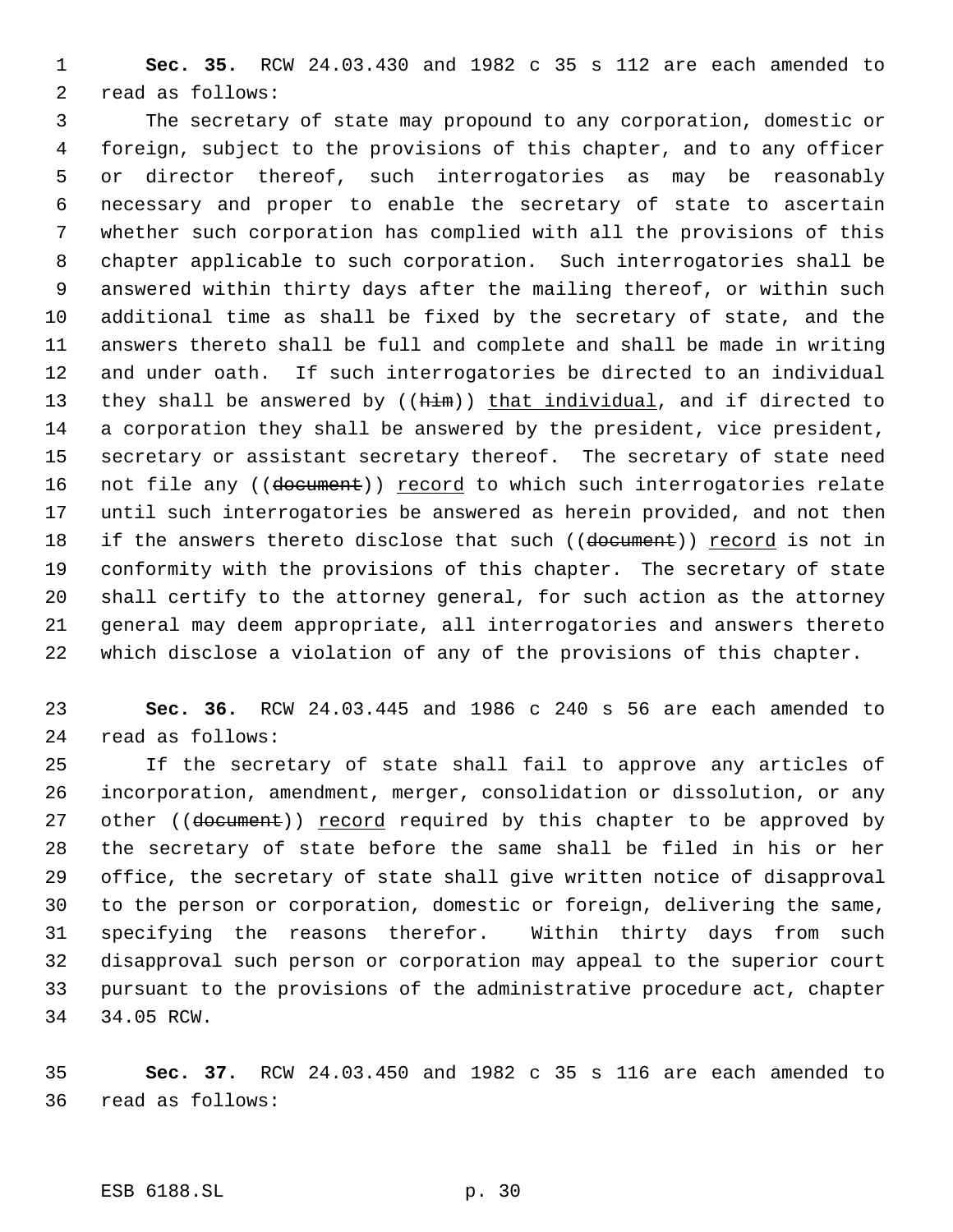All certificates issued by the secretary of state in accordance 2 with the provisions of this chapter, and all copies of ((documents)) records filed in the office of the secretary of state in accordance with the provisions of this chapter when certified by the secretary of state under the seal of the state, shall be taken and received in all courts, public offices, and official bodies as prima facie evidence of the facts therein stated. A certificate by the secretary of state under the seal of this state, as to the existence or nonexistence of the facts relating to corporations which would not appear from a 10 certified copy of any of the ((foregoing documents)) records or 11 certificates under this section shall be taken and received in all courts, public offices, and official bodies as prima facie evidence of the existence or nonexistence of the facts therein stated.

 **Sec. 38.** RCW 24.03.460 and 1967 c 235 s 93 are each amended to read as follows:

 Whenever any notice is required to be given to any member or director of a corporation under the provisions of this chapter or under the provisions of the articles of incorporation or bylaws of the 19 corporation, a waiver ((thereof in writing signed)) in the form of a 20 record executed by the person or persons entitled to such notice, whether before or after the time stated therein, shall be equivalent to the giving of such notice.

 **Sec. 39.** RCW 24.03.465 and 1967 c 235 s 94 are each amended to read as follows:

 Any action required by this chapter to be taken at a meeting of the members or directors of a corporation, or any action which may be taken at a meeting of the members or directors, may be taken without a 28 meeting if a consent in ((writing)) the form of a record, setting forth 29 the action so taken, shall be  $((s\text{-}speed))$  executed by all of the members entitled to vote with respect to the subject matter thereof, or all of the directors, as the case may be.

 Such consent shall have the same force and effect as a unanimous 33 vote, and may be stated as such in any articles or ((document)) record filed with the secretary of state under this chapter.